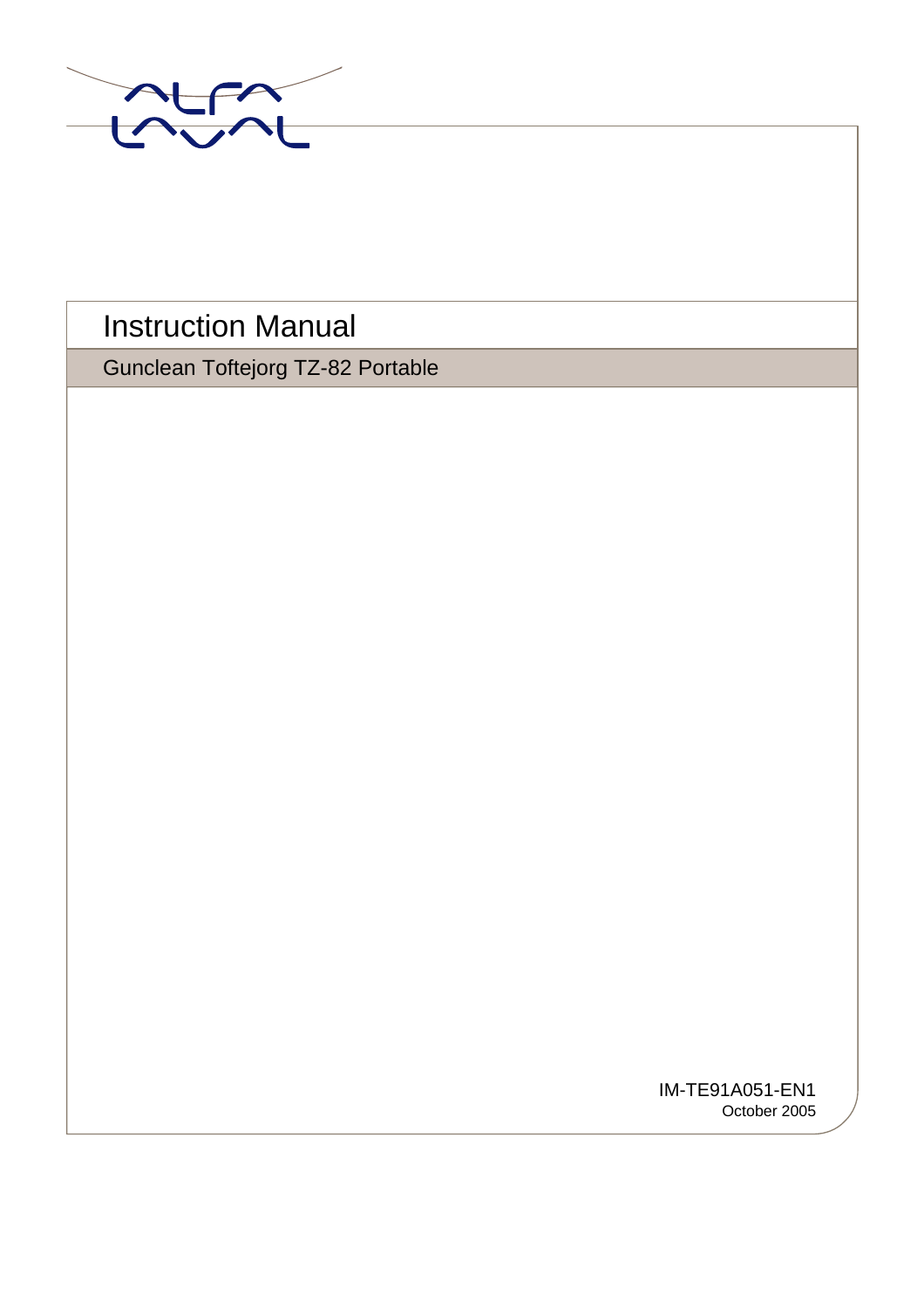# <span id="page-1-0"></span>**Contents**

| Standard Tool kit for Gunclean Toftejorg TZ-68/82, Article No. TE81B060  28 |
|-----------------------------------------------------------------------------|
|                                                                             |
|                                                                             |
|                                                                             |
|                                                                             |
|                                                                             |
|                                                                             |
|                                                                             |
|                                                                             |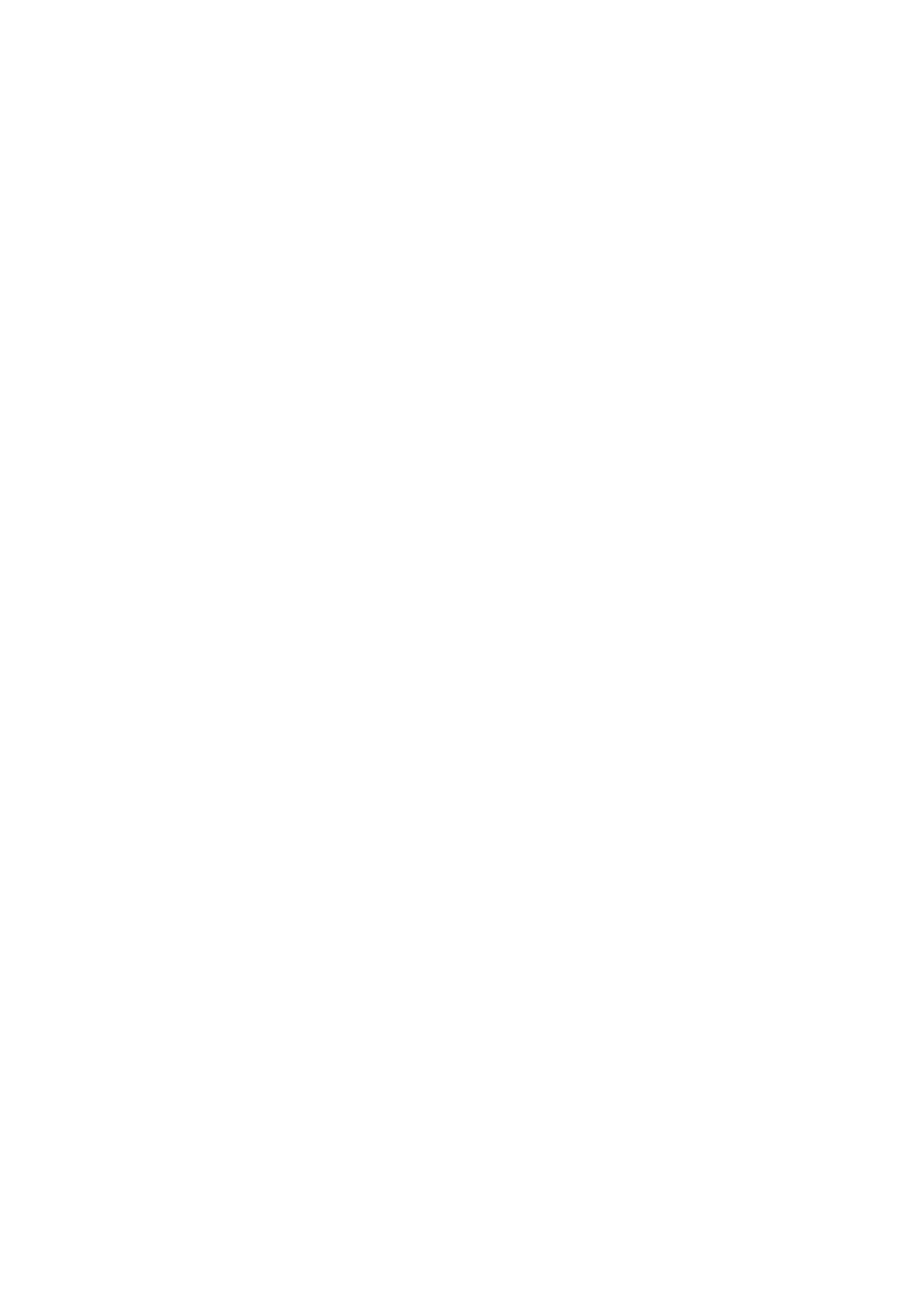# <span id="page-3-0"></span>**Introduction**

This manual has been prepared as a guide for the persons who will be operating and maintaining your tank cleaning machine. The key to long life for your tank cleaning machine will always be a system of carefully planned maintenance; you will appreciate that a tank cleaning machine which has a rough and dirty job to do will need more frequent attention than one working in ideal conditions.

It is in your own interest to get the best and most economical performance from your tank cleaning machine. Neglect of maintenance means poor performance, unscheduled stoppages, shorter life and expense. Good maintenance means good performance; no unscheduled stoppages and better total economy.

You will find the information contained in this manual simple to follow, but should you require further assistance, our Customer Service Department and worldwide net of Distributors will be pleased to help you. Please quote the type and serial number with all your enquiries; this will help us to help you. The type and serial number are placed on the gear house of the tank cleaning machine.

**Note**: The illustrations and specifications contained in this manual were effective at the date of printing. However, as continuous improvements are our policy, we reserve the right to alter or modify any unit specification on any product without prior notice or any obligation.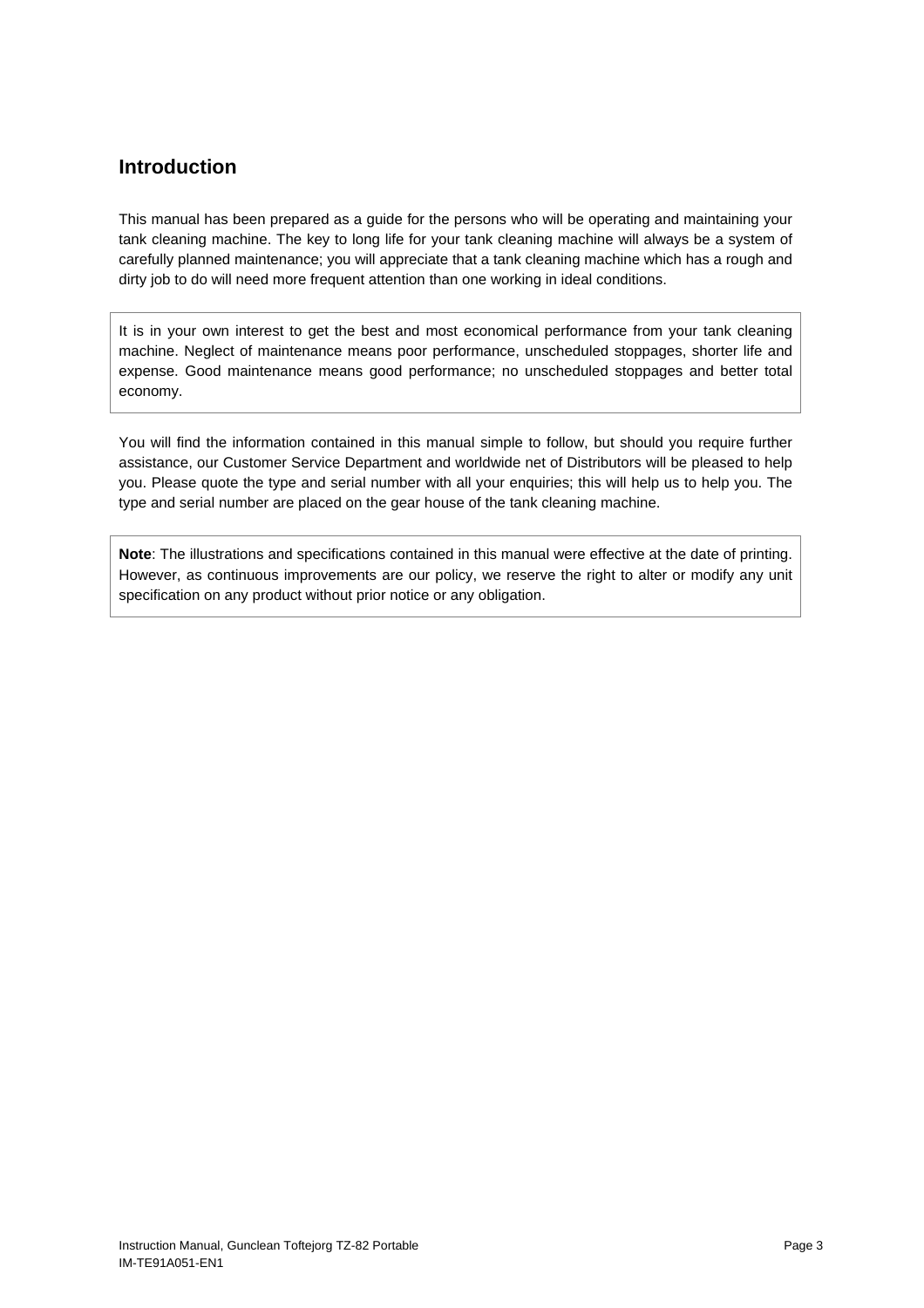# <span id="page-4-0"></span>**General Description**

The Gunclean Toftejorg TZ-82 is a media driven and media lubricated tank cleaning machine. As it is self-lubricating, there is no lubricating substance such as oil, grease etc. in the machine which needs to be regularly changed.

## **Functioning**

The flow of the cleaning fluid into the machine passes through a guide and a turbine, which is set into rotation. The turbine rotation is through a gearbox transformed into a combined horizontal rotation of the machine body and a vertical rotation of the nozzles.

The combined motion of the machine body and the nozzles ensures a fully indexed tank cleaning coverage. After 11¼ revolutions of Hub with nozzles (10  $\frac{3}{4}$  revolutions of the machine body), one coarse cleaning pattern is laid out on the tank surface. During the following rounds, this pattern is repeated 3 times, each of which is displaced ¼ of the mesh in the pattern. After a total of 45 revolutions of the Hub with nozzles (43 revolutions of the machine body), a complete cleaning pattern has been laid out, and the first pattern is repeated.



The speed of rotation turbine depends on the flow rate through the machine. The higher the flow rate is, the higher the speed of rotation will be. In order to control the RPM of the machine for a wide range of flow rates, the efficiency of the turbine can be changed (50% - 100% - 0% Turbine/Inlet guide).

Apart from the jet flow through the nozzles, fluid is leaking through the top of the machine, at the hub and through the bottom cover. The leakages between the moving parts at the top and at the hub are cleaning the gabs and thus preventing build-up of material that might cause extra friction. The flow through the bottom cover is due to the fact that the machine is media lubricated, and that accordingly a flow through the gearbox is needed.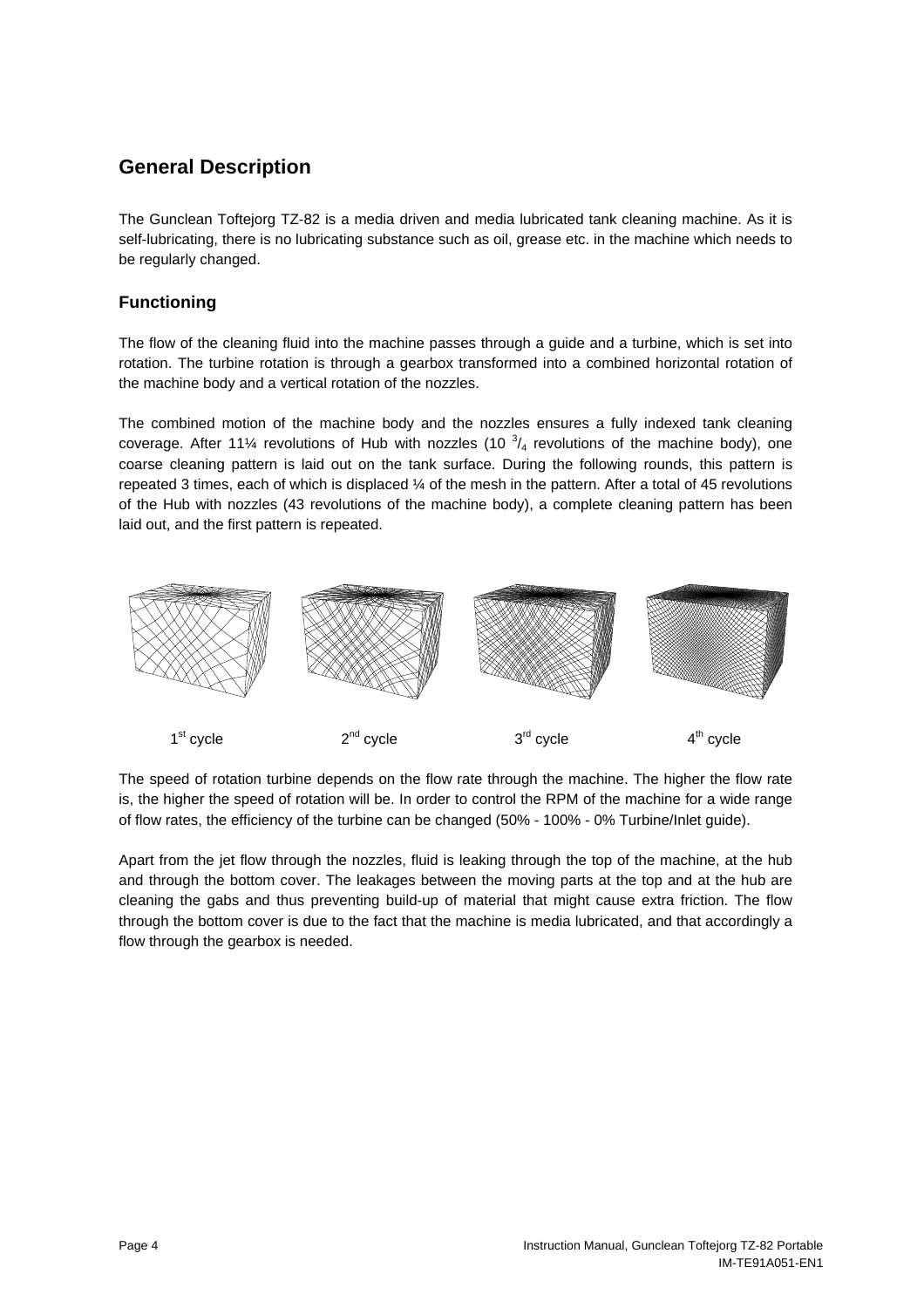# <span id="page-5-0"></span>**General description (continued)**

## **Standard configurations**

The machine is equipped with a clutch in the hub, which gives the possibility of rotation by hand the nozzles, when the machine is to be lifted out through a tank opening.

| Connection               | <b>Turbine/Inlet Guide</b> | Nozzles (mm)<br>(3/4" thread conn.) | Article/Ref. No.     |
|--------------------------|----------------------------|-------------------------------------|----------------------|
| Nipple:<br>1½" BSP, Male | 50%                        | 2x <sub>0</sub> 7                   | TE21B202             |
| d <sub>i</sub> : ø38mm   | 100%                       | 2x@7<br>$2x\varnothing8$            | TE21B210<br>TE21B212 |
|                          | $0\%$                      | $2x\varnothing9$<br>2x@10           | TE21B228<br>TE21B230 |

| Connection                                | <b>Turbine/Inlet Guide</b> | Nozzles (mm)<br>(3/4" thread conn.) | Article/Ref. No.     |
|-------------------------------------------|----------------------------|-------------------------------------|----------------------|
| Nipple:                                   | 50%                        | 2x <sub>0</sub> 7                   | TE21B102             |
| 11/2" NPT, Male<br>d <sub>i</sub> : ø38mm | 100%                       | 2x07<br>2x@8                        | TE21B110<br>TE21B112 |
|                                           | $0\%$                      | 2x@9<br>2x@10                       | TE21B128<br>TE21B130 |

### **Options**

Machines with nozzle extensions for longer throw length can be supplied as an option. Same article no. with index no. -22, e.g. TE21B202-22.

Machines with Nozzle extensions and E-gear can be supplied as an option with index number -62, e.g. TE21B202-62.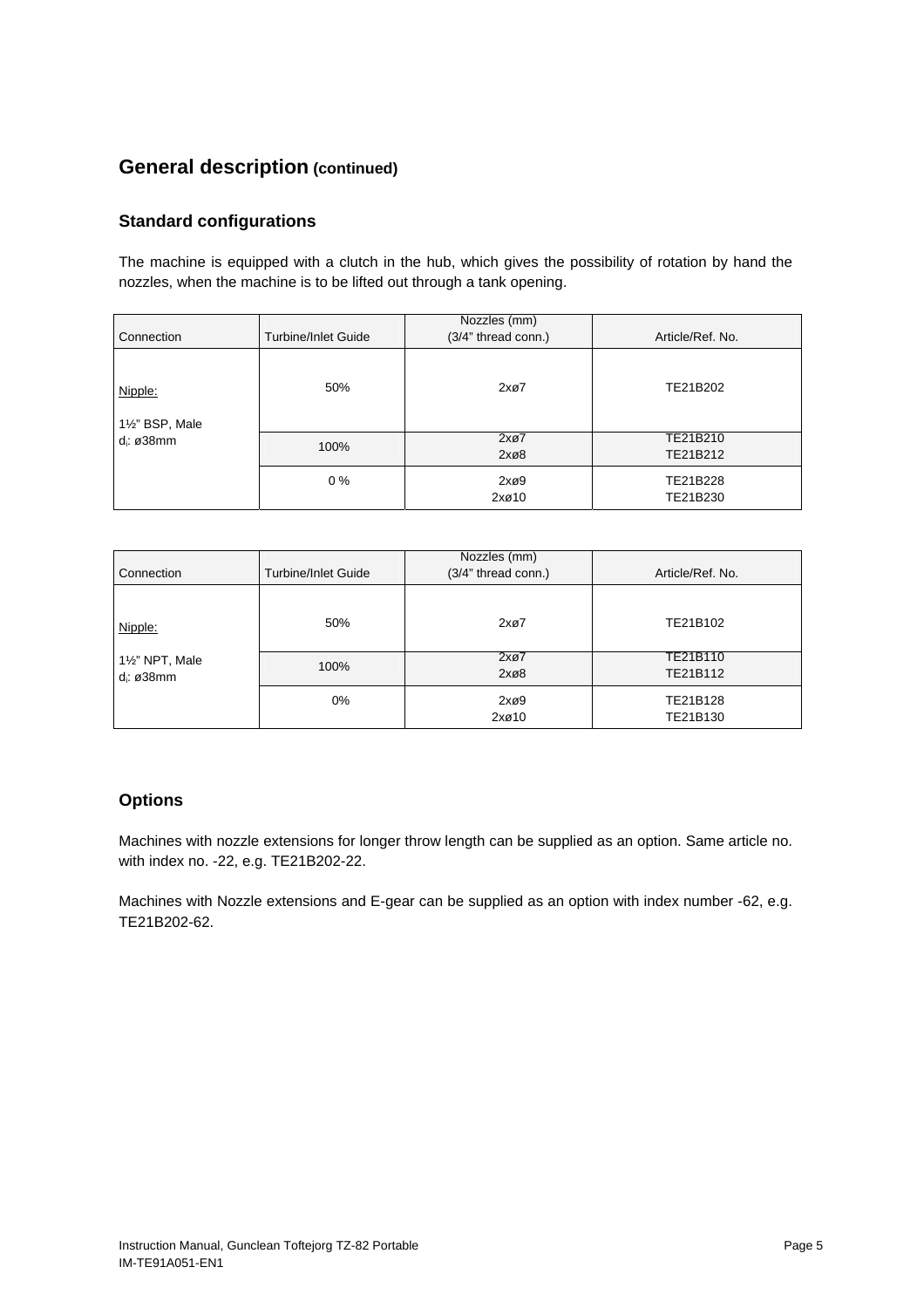# <span id="page-6-1"></span><span id="page-6-0"></span>**Technical data**

| Weight of machine          | 6,5 kgs (14,3 lb)                |
|----------------------------|----------------------------------|
| Working pressure           | 2-12 bar (30-175 psi)            |
| Recommended inlet pressure | 5-10 bar (75-150 psi)            |
| Working temperature max.   | 95 $^{\circ}$ (200 $^{\circ}$ F) |
| Materials                  | Stainless steel, bronze, polymer |

## **Principal dimensions in mm**



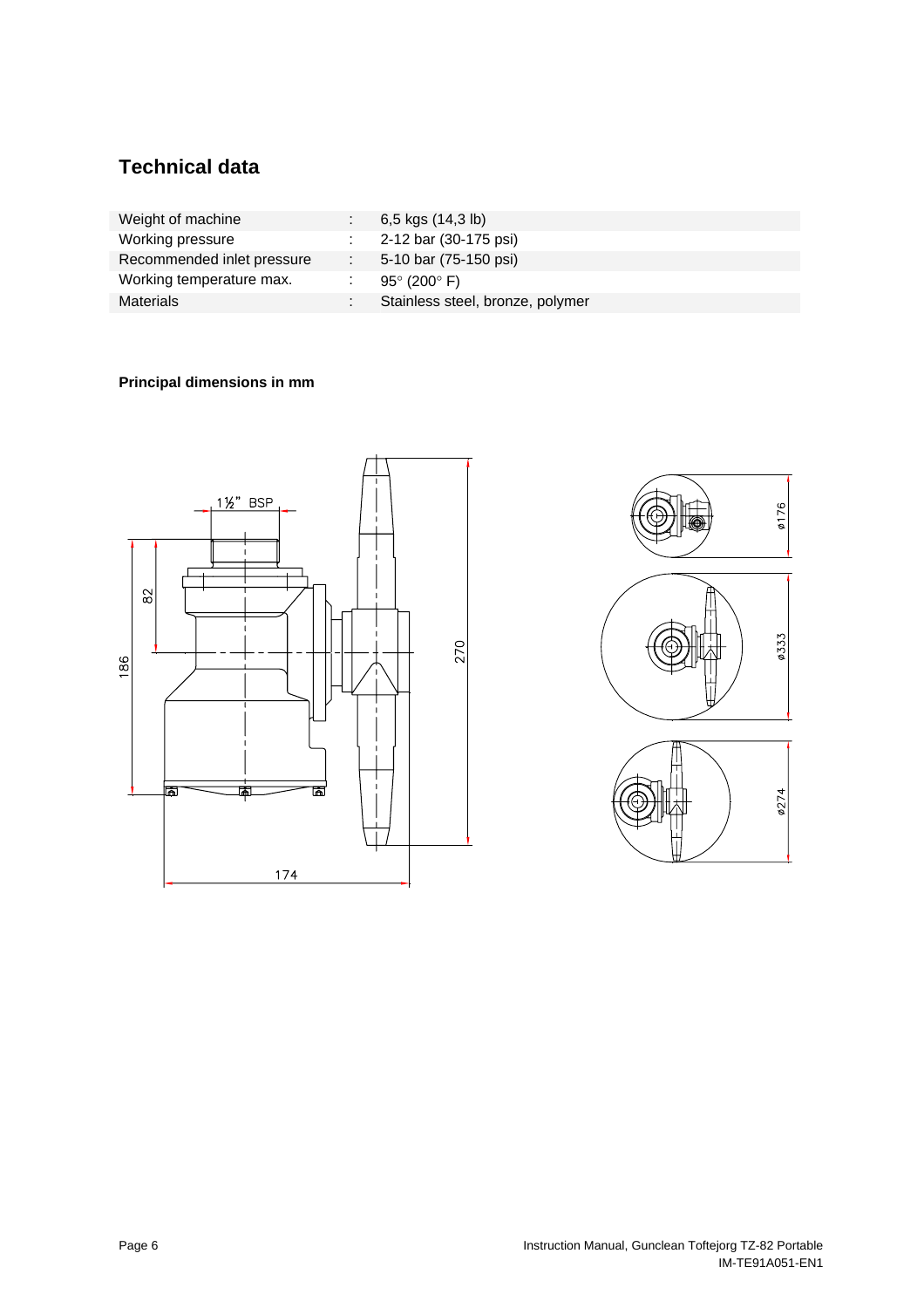## <span id="page-7-0"></span>**Technical data (continued)**







Cleaning Time f. complete Pattern (= 4 cycles)

**Note**: Throw lengths are measured as max. horizontal throw length at static condition. Vertical throw length upwards is approx. 1/3 less.

Effective throw length varies depending on jet transverse speed over surface, substance to be removed, cleaning procedure and agent.

The inlet pressure has been taken immediately before the machine inlet. In order to achieve the performance indicated in the curves, the pressure drop in the supply lines between pump and machine must be taken into consideration.

**Option:** The Gunclean Toftejorg TZ-82 Portable can be supplied with nozzle extensions and Egearing for longer throw length.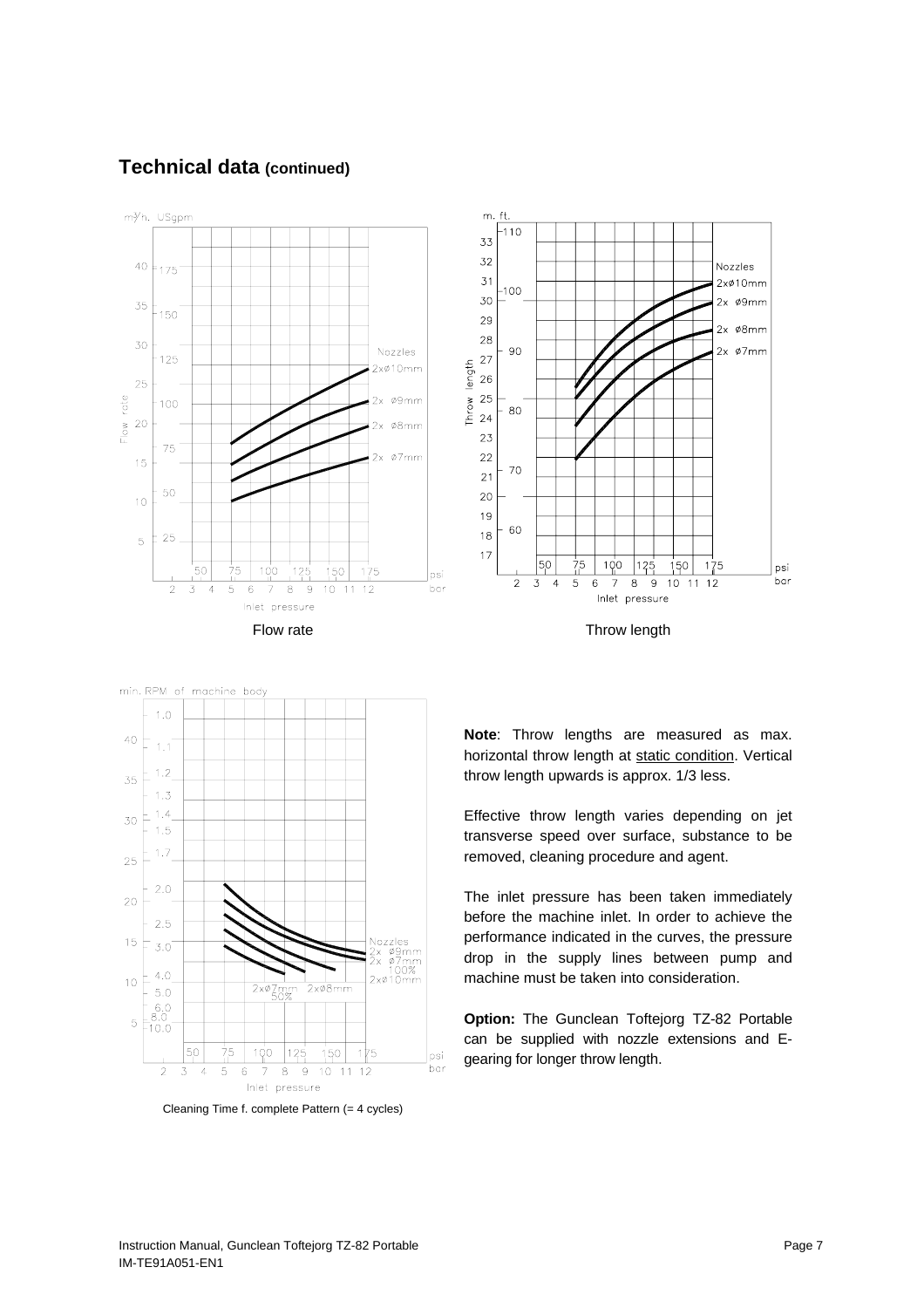# <span id="page-8-0"></span>**Installation and Normal Operation**

## **General Installation Instructions**

The tank cleaning machine should be installed in vertical position (upright or upside down). It is recommended to install a filter in the supply line in order to avoid large particles to clog inside the machine. Before connecting the machine into the system, all supply lines and valves should be flushed to remove foreign matter.

### **Warning**: If the machine is used in potential explosive atmospheres, tapes or joint sealing compounds which are electrical insulators must not be used on threads or joints, unless an electrical connection is otherwise established to ensure an effective earthing. In addition, connecting pipe work, must be electrically conductive and earthed to the tank structure. The resistance between the nozzles and the tank structure should not exceed 20,000 Ohm. This is essential to avoid the build-up of static electricity on the machine.

For further information see CENELEC R044-001 Safety of Machinery, guidance and recommendations for the avoidance of hazards due to static electricity.

**Note**: The machine shall be installed in accordance with national regulations for safety and other relevant regulations and standards.

Precautions shall be made to prevent starting of the cleaning operation, while personnel are inside the tank or otherwise can be hit by jets from the nozzles.

In EU-countries the complete system must fulfil the EU-machine directive and shall be CE-marked.

To protect your tank coating it is recommended to mount bumpers on the tank cleaning machine.

The machine as delivered has been tested at the factory before shipping. For transportation reasons, the nozzles have been screwed off after the test. All you will have to do to make the machine ready for use is to refit the nozzles and tighten with wrench. Secure with Loctite No. 243 or equivalent.

Check that the machine is in operating condition by inserting 3/16" hex Screwdriver (tool No. TE134A) in screw in top of Turbine shaft and easily turn Turbine shaft clockwise. If any resistance is recognized, the machine should be disassembled to localize the cause.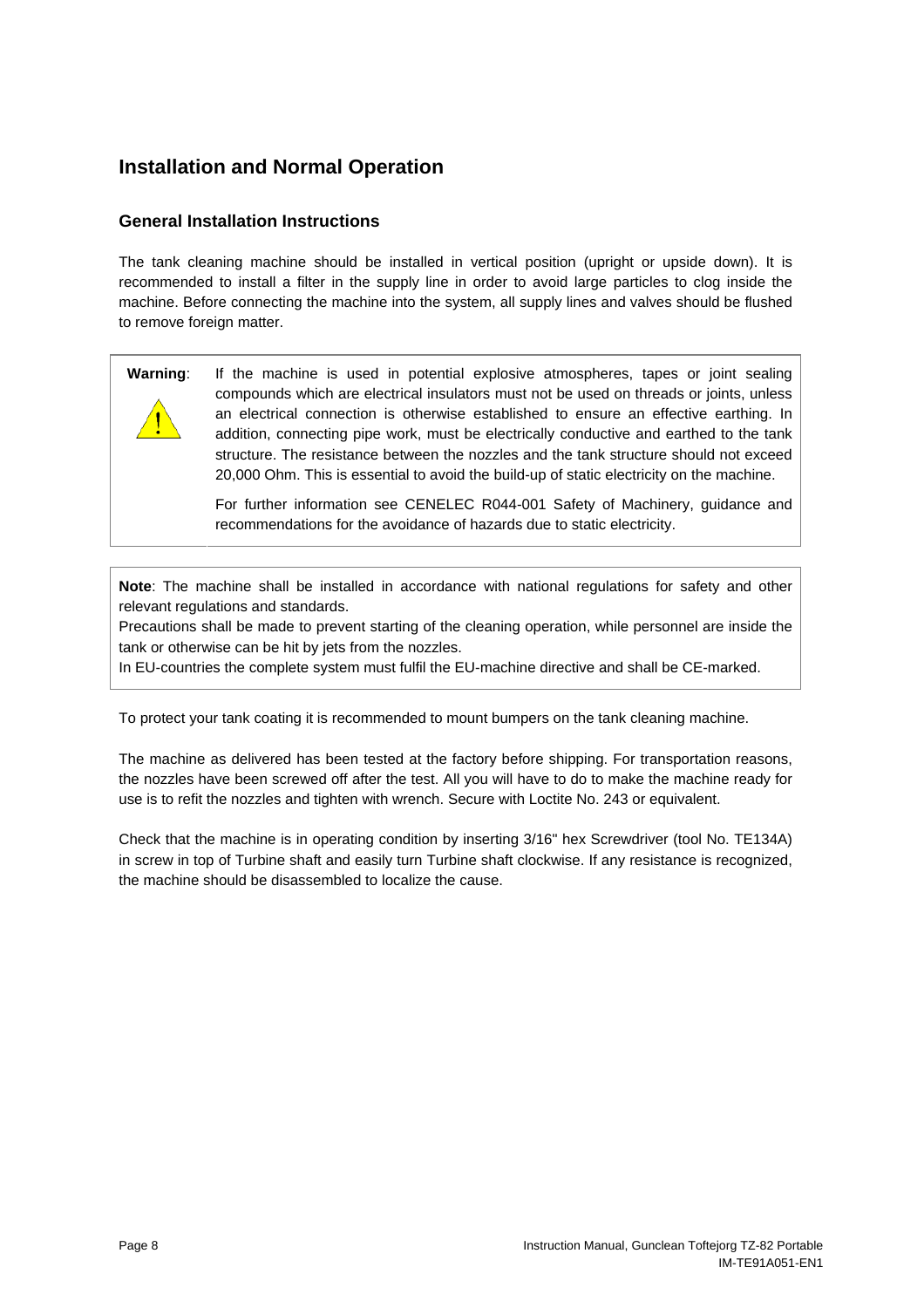# <span id="page-9-0"></span>**Installation and Normal Operation (continued)**

### **Normal Operation**

#### **Cleaning Media**

Use only media compatible with stainless steel, bronze and polymer. Please note that some of the polymer parts are in PEEK, which is not resistant to concentrated sulphuric acid. If you are in doubt, contact your local Alfa Laval Tank Equipment sales office.

#### **After Use Cleaning**

After use flush the machine with fresh water. Cleaning solutions should never be allowed to dry or setup in the system due to possible "salting out" or "scaling" of the cleaning ingredient. If cleaning media contains volatile chloride solvents, it is recommended not to flush with water after use, in case this can create hydrochloric acid.

#### **Pressure**

Avoid Hydraulic shocks. Put on pressure gradually. Do not exceed 12 bar inlet pressure. Recommended inlet pressure appears from Technical Data (page [6-](#page-6-1)[7\)](#page-7-0). High pressure in combination with high flow rate will increase consumption of wear parts.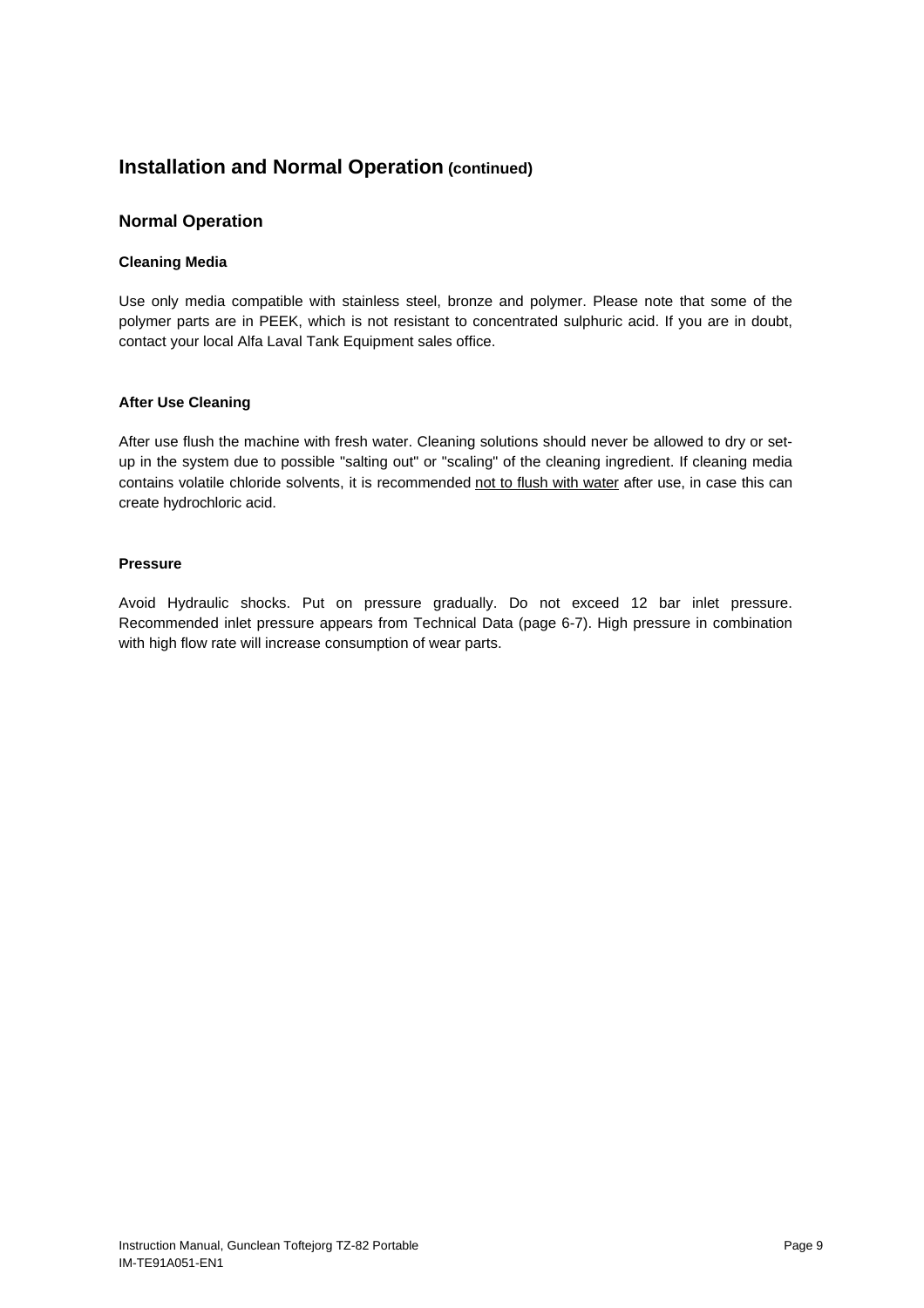## <span id="page-10-0"></span>**Maintenance and repair**

### <span id="page-10-1"></span>**Preventive Maintenance Guidelines and Service Kits**

By using Alfa Laval Tank Equipment Preventive Maintenance Guidelines and Service Kits you are enabled to ensure the availability of your equipment at all times. You are able to plan your operating budget and your downtime. The risk of breakdowns due to component failure is virtually eliminated and in the long term your operating costs are reduced.

Alfa Laval Tank Cleaning Equipment Service Kits contain All you need. They comprise genuine Alfa Laval spare parts, manufactured to the original specifications.

### **Maintenance intervals and Service Kits selection**

Alfa Laval Service Kits for Tank Cleaning Machine type, TZ-82PT is available in two levels: Minor Service and Major Service.

Minor Service Kit is recommended to be replaced every 250 working hours or 2½ years, whichever comes first.

#### **TE55H000 Minor Service Kit contains:**

| Pos. | $Qty \times P/n$ | Description   |        |
|------|------------------|---------------|--------|
| 5    | 1 x TE21A525     | Main bush     |        |
| 10   | 3 x TE21A585     | Collar bush   |        |
| 11   | 1 x TE21A367     | Worm wheel    |        |
| 33   | 1 x TE21A367     | Worm heel     |        |
| 17   | 3 x TE651*       | Locking wire  | *TE6   |
| 22   | 1 x TE21B549     | Lip seal      | versio |
| 28   | 2 x TE21A570     | Slide bearing |        |
|      |                  |               |        |

51, Locking wire only used in fixed on of TZ-82 and may be disregarded

Major Service kit is recommended to be replaced every 1000 working hours or 10 years, whichever comes first.

#### **TE55H010 Major Service Kit contains:**

| Pos. | $Q$ ty x $P/n$ | Description                     |
|------|----------------|---------------------------------|
| 6    | 1 x TE411K     | Turbine shaft                   |
| 7.1  | 1 x TE826-1    | <b>Ball race</b>                |
| 18.1 | 1 x TE826-1    | Ball race                       |
| 19.1 | 1 x TE826-1    | <b>Ball race</b>                |
| 26.3 | 1 x TE826-1    | Ball race                       |
| 24   | 2 x TE21A380   | <b>Ball retainer with balls</b> |
| 25   | 1 x TE448      | Cotter pin                      |
| 26.1 | 1 x TE21B520   | Main collar, upper              |
| 26.2 | 1 x TE21B521   | Main collar, lower              |
| 27   | 1 x TE828Z     | Horizontal shaft                |
|      | 1 x TE55H000   | Service Kit Minor               |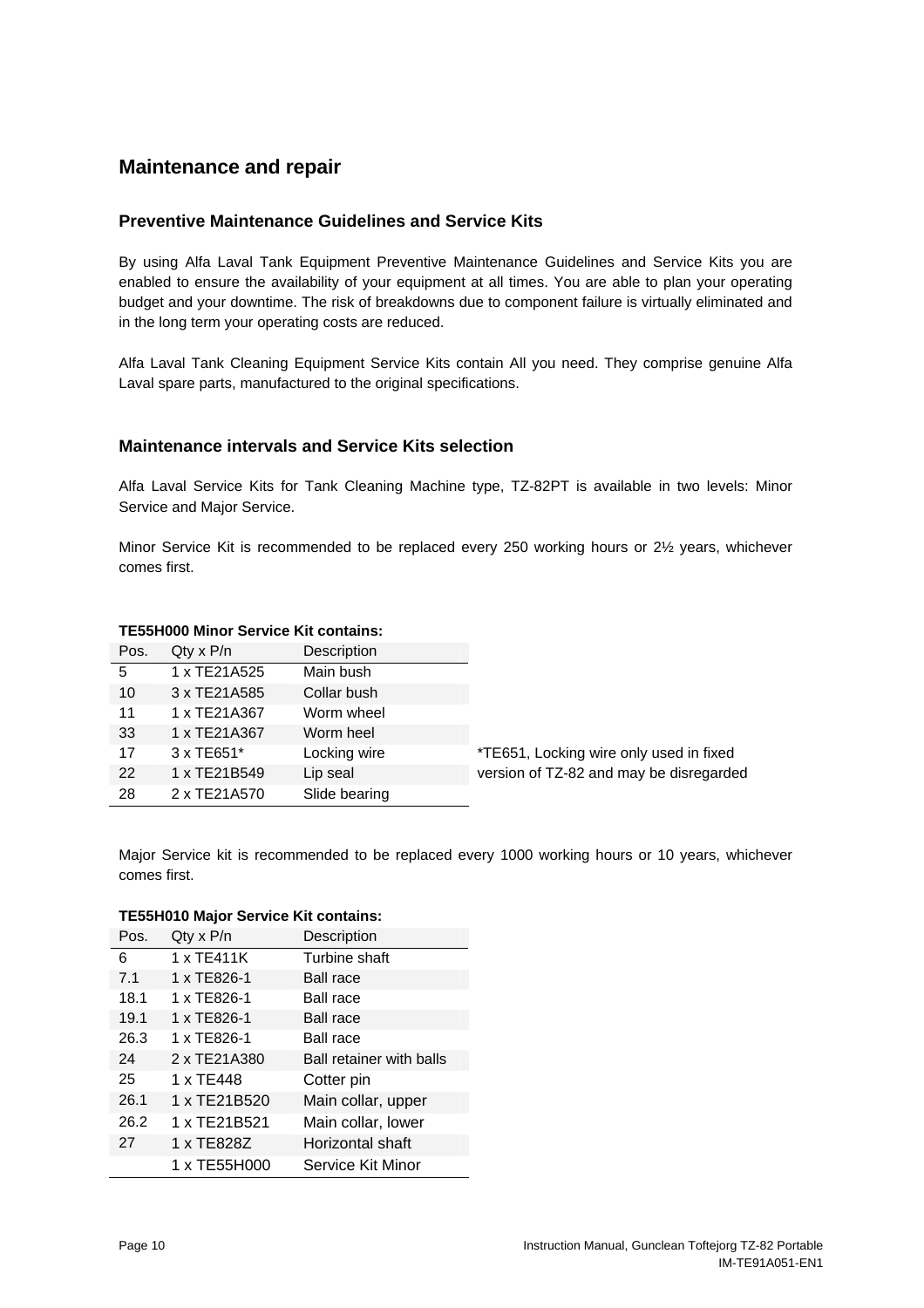<span id="page-11-0"></span>All Major Service kits includes the corresponding Minor Service Kits parts. Each kit contains a maintenance guide.

The following recommended preventive maintenance programme is based on tank cleaning machines working in average conditions. However, you will appreciate that a tank cleaning machine, which has a rough and dirty job to do, will need more frequent attention than one working in ideal conditions. We trust that you will adjust your maintenance programme to suit.

#### **General recommendations**

- Always read the instruction and maintenance manuals before undertaking the service.
- Some kit contains a small quantity of parts not needed for each tank cleaning machine model. These are not included in the price and may be disregarded.
- Always replace all parts included in the Service Kit.

### **Additional maintenance recommendations**

Good maintenance is careful and regular attention!

Always use only proper tools. Use standard tool kit. Never force, hammer or pry components together or apart. Always perform all assembly/disassembly steps in the order described in this manual.

Never assemble components without previous cleaning. This is especially important at all mating surfaces. Work in a clear well lighted work area.

Disassemble machine as described on the following pages.

- 1. Disassemble machine as described on the following pages.
- 2. Clean material build-up and deposits from internal parts with Scotchbrite, S-Ultrafine, eventually chemical cleaner and fine abrasive cloth.
- 3. Assemble machines as described in the following pages.
- 4. Check that the machine is in operating condition by inserting 3/16" hex Screw-driver (tool No. TE134A) in screw in top of Turbine shaft and easily turn Turbine shaft clockwise. If any resistance is recognized, the machine should be disassembled to localize the cause.

#### **Service Card**

For your registration of maintenance carried out, fill in service card which you will find at the back of this manual, see page [36](#page-36-1).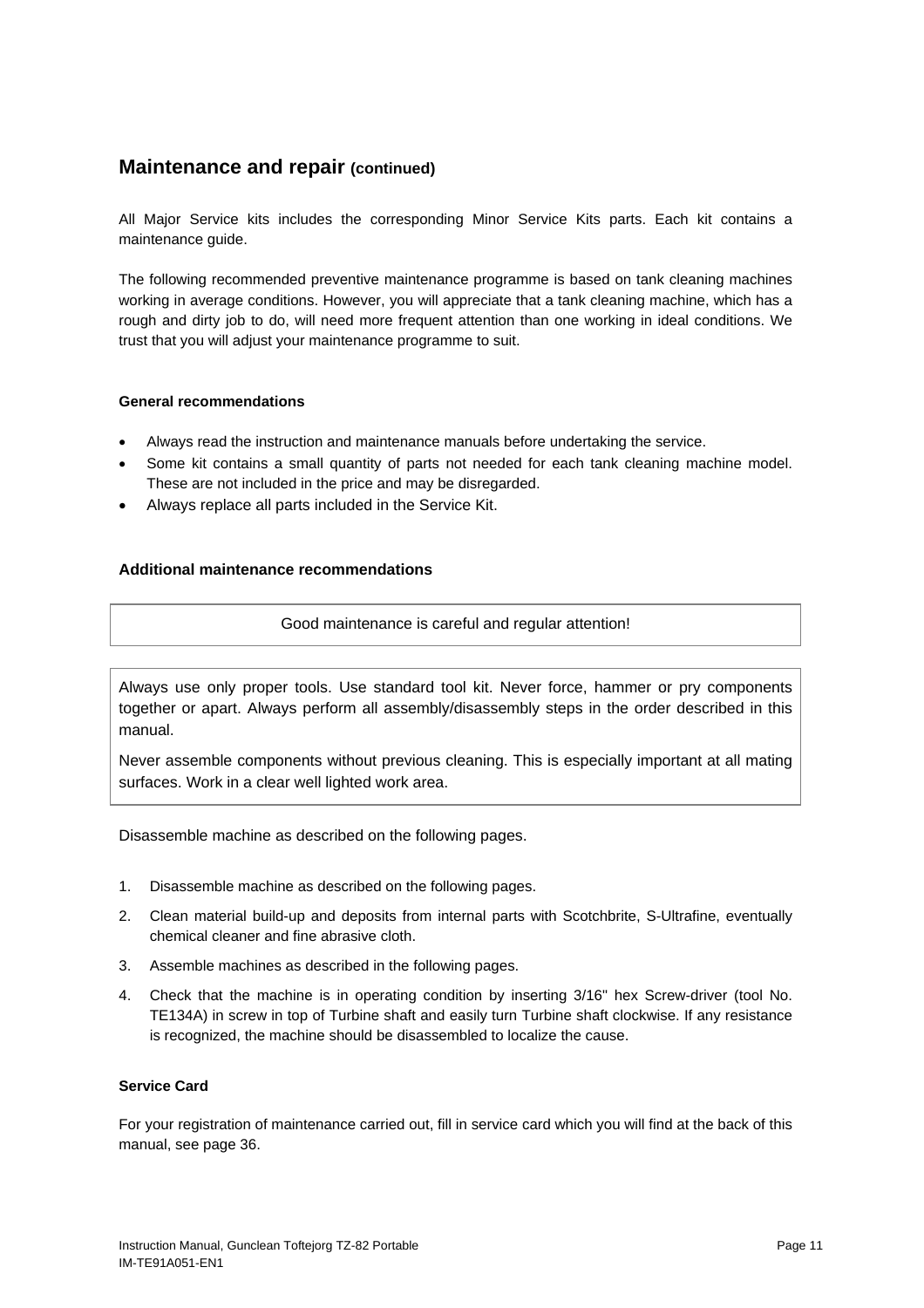## <span id="page-12-1"></span><span id="page-12-0"></span>**Top Assembly**

### **Disassembly**

- 1. Remove Screw (pos. 15). Loosen with Key (tool No. TE134) and unscrew with Screwdriver (tool No. TE134A).
- 2. Lift off Nipple (pos. 1).
- 3. Remove Guide/Guide ring (pos. 2). The Guide has a groove in the outer diameter. The Guide is easily lifted out of the Stem by means of two ordinary Screwdrivers inserted into the groove.
- 4. Remove Screw (pos. 15), Spring washer (pos. 16) and Washer (pos. 13). To secure Impeller against rotation, insert carefully Screwdriver (tool No. TE134A), through Impeller (pos. 4) into a hole in the Stem.
- 5. Pull off Impeller (pos.4) by means of two Screwdrivers (tool No. TE134A), inserted in the two holes on side of Impeller.

### **Reassembly**

- 1. Reinstall Impeller (pos. 4). Make sure that Impeller is correctly rotated to be pushed onto Turbine shaft. Do not try to hammer Impeller in position, as this will damage Slide bearing under the Turbine shaft.
- 2. Mount Washer (pos. 13), Spring washer (pos. 16) and Screw (pos. 15) and tighten. To secure Impeller against rotation insert carefully Screwdriver (tool No. TE134A) through Impeller (pos. 4) into a hole in the Stem.
- 3. Reinstall Guide/Guide ring (pos. 2).
- 4. Mount Nipple (pos. 1). Make sure that it is in correct position over Guide/Guide ring (pos. 2). Rotate Nipple to align holes in Nipple and Stem.
- 5. Mount 3/16" Screws (pos. 31) with Screwdriver (tool No. TE134A). Tighten with Key (tool No. TE134).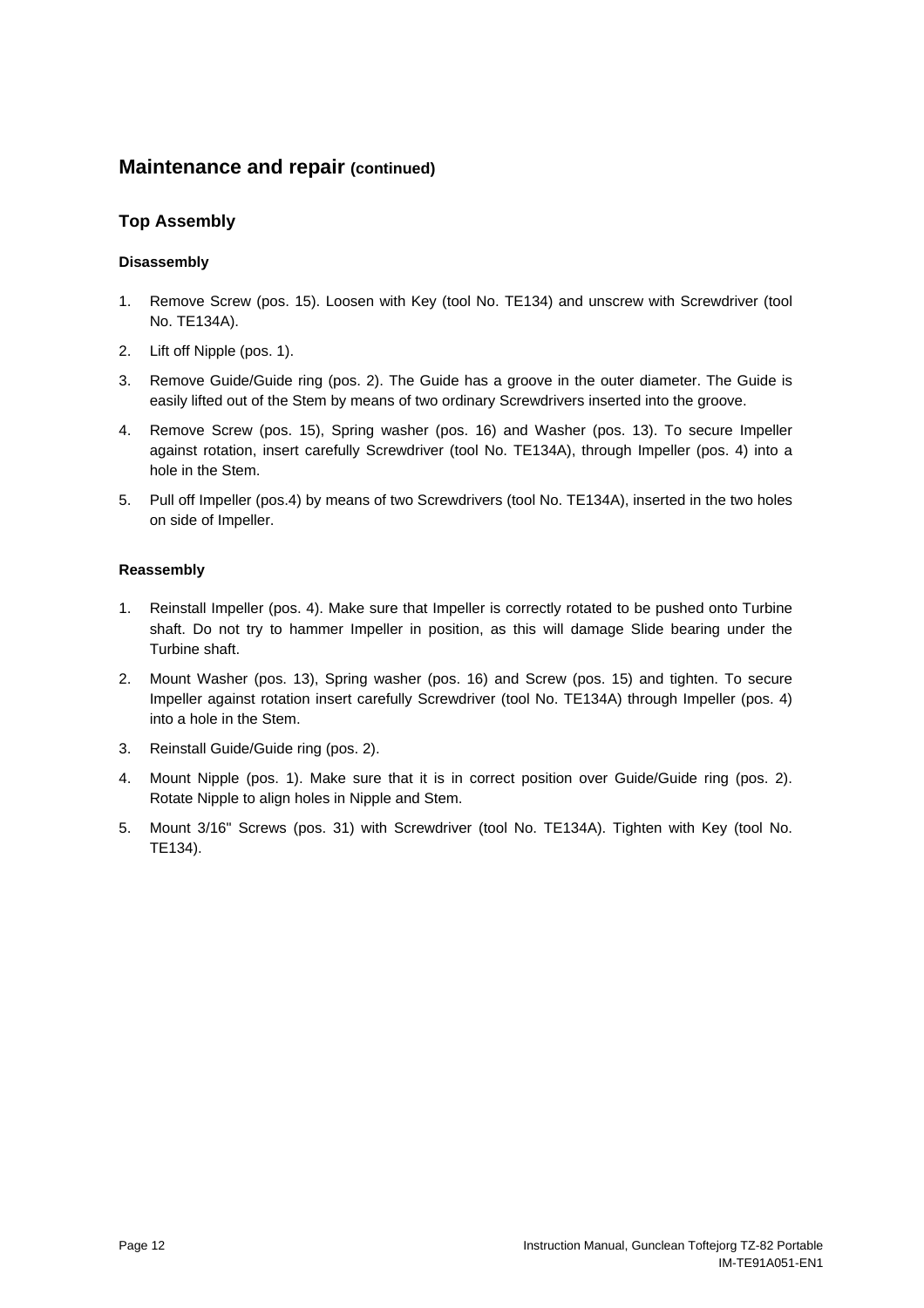# **Top Assembly**

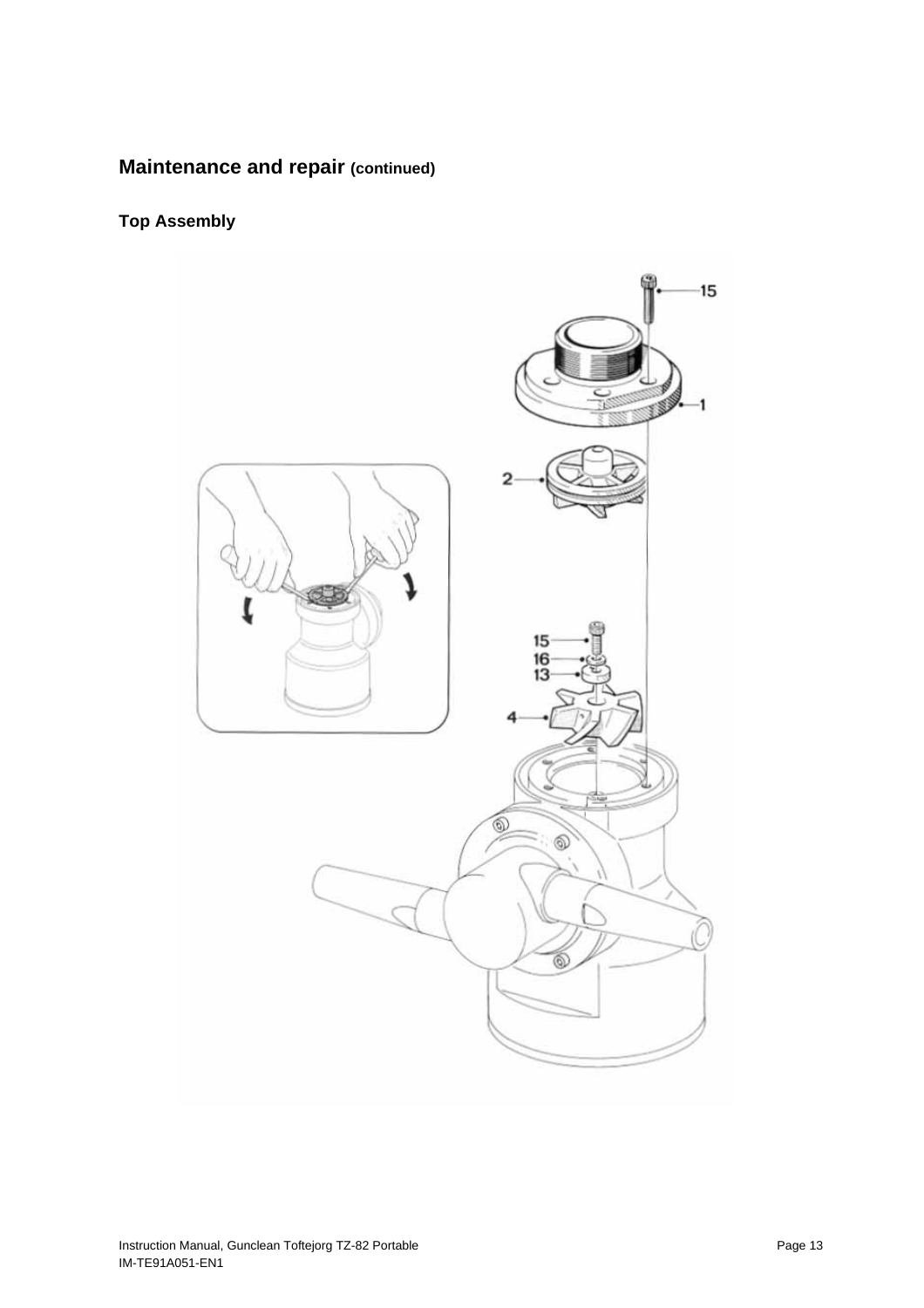### <span id="page-14-1"></span><span id="page-14-0"></span>**Bottom Assembly**

#### **Disassembly:**

- 1. Turn machine upside down.
- 2. Remove Screws (pos. 15) and Spring washer (pos. 16) from Bottom cover (pos.30).
- 3. Remove Bottom cover (pos. 30).
- 4. Remove Screws (pos. 15) in Bearing cover (pos. 14). Carefully push out Turbine shaft (pos. 6) from opposite end. Do not try to hammer out Turbine shaft, since this can destroy Slide bearing.
- 5. Remove Screws (pos. 15) and Spring washers (pos. 16) along the circumference of Gear frame (pos. 29). Turn Gear frame clockwise about 1 cm (½"). Draw out Gear Subassembly (holes in Gear frame are excellent for holding Gear Subassembly).

#### **Reassembly**

1. Reinsert Gear subassembly in bottom of machine body. Turn Gear Frame (pos. 29) to align holes in Gear frame and 3/16" threads in Body. Mount Spring washers (pos. 16) and Screws (pos. 15) along circumference of Gear frame (pos. 29). Tighten screws crosswise.

**Note**: To secure meshing between Gear wheel (pos.7) and Pinion (pos. 9), it might be necessary to rotate slightly either the whole Gear Subassembly or the Gear wheel.

- 2. Reinsert Turbine shaft (pos. 6) with Slide bearing carefully through Gear wheel (pos. 7). Push carefully Slide bearing (pos. 28) into position. Mount Bearing cover (pos. 14) with Screws (pos. 15). Tighten crosswise.
- 3. Place Bottom cover (pos. 30).
- 4. Mount Spring washers (pos. 16) and Screws (pos. 15) and tighten cross-wise.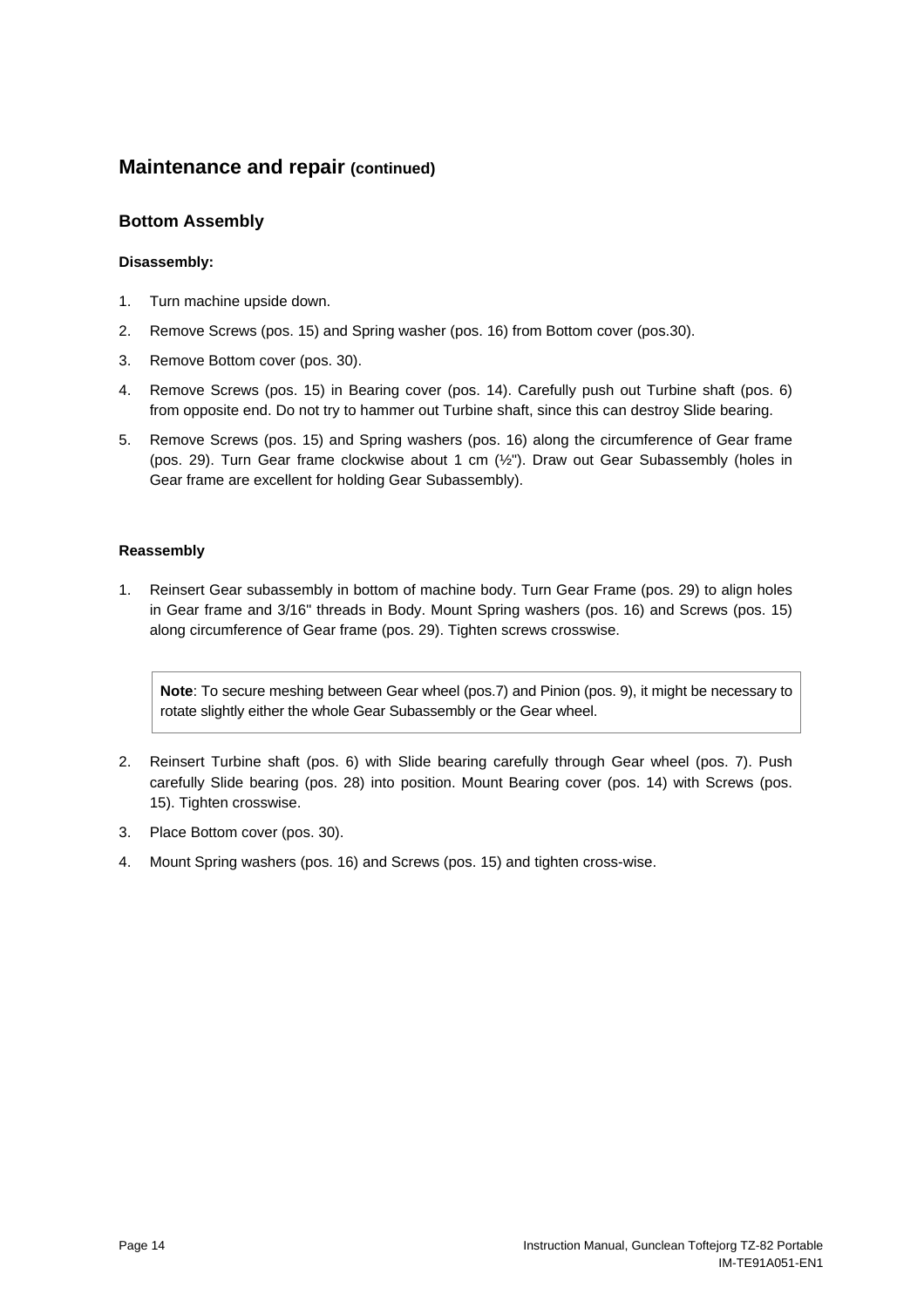**Bottom Assembly**

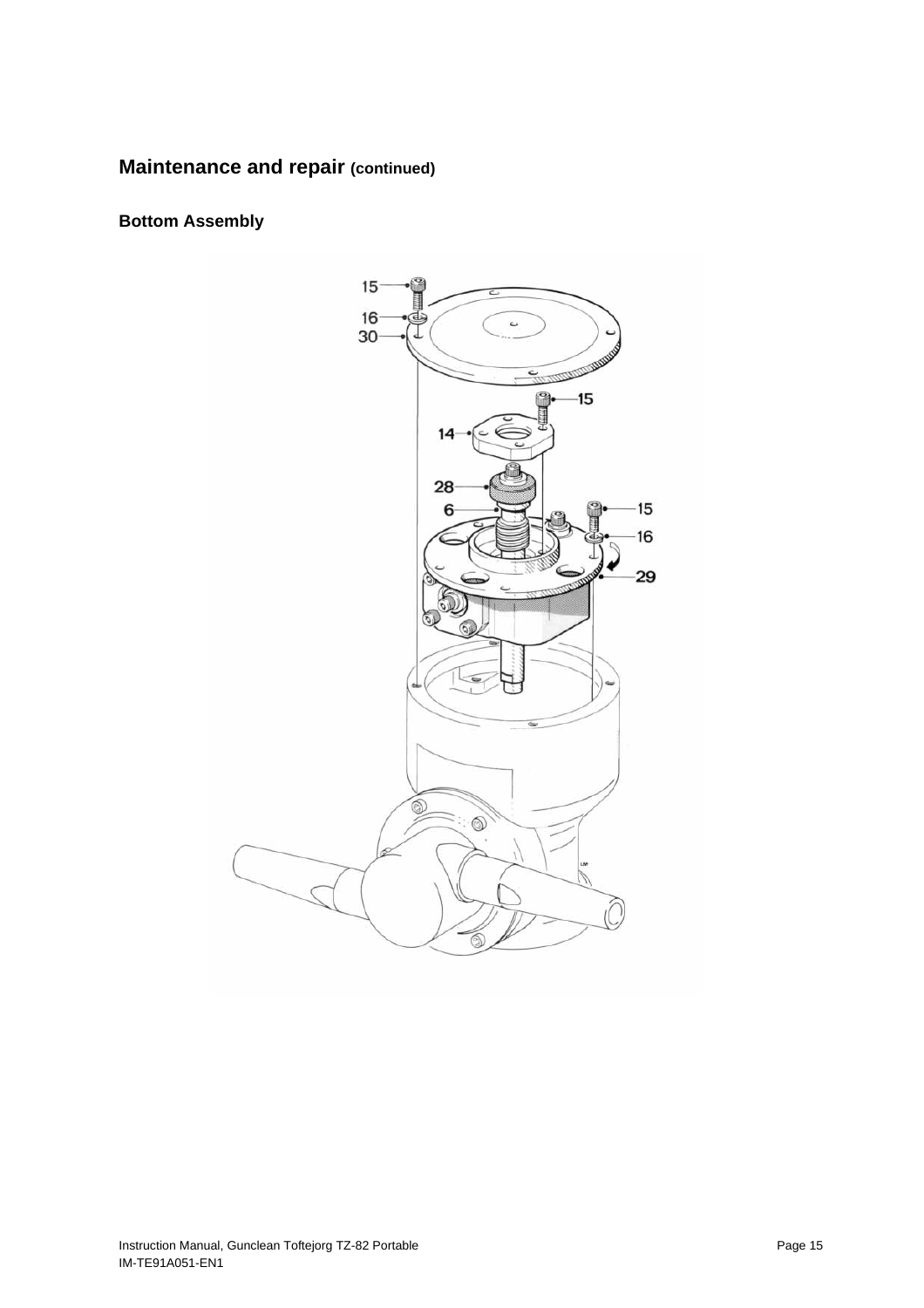### <span id="page-16-1"></span><span id="page-16-0"></span>**Hub Subassembly**

#### **Disassembly**

- 1. Remove Nozzles (pos. 20). Nozzles are untightened with a wrench on the faces of the nozzles.
- 2. Remove Screws (pos. 15) and Spring washers (pos. 16) from Hub cover (pos. 19).
- 3. Draw out Hub Subassembly. If Hub cover (pos. 19) clings into Body, knock carefully with plastic hammer on outer diameter to loosen.
- 4. Remove Cotter pin (pos. 25). Unscrew contra clockwise Hub conical part (pos. 21) freeing Hub cover (pos. 19), Ball retainer w. balls (pos. 24) and Bevel gear (pos. 18). To unscrew Hub conical part (pos. 21), Hub nozzle part (pos. 23) is held in a vice. Caliper (tool No. TE369) is used for the unscrewing using the two holes in end face of Hub conical part.

#### **Note:** Left-hand thread

If Ball races in Hub cover (pos. 19.1) and in Bevel gear (pos. 18.1) are extremely worn, they should be replaced as well as the Ball retainer with balls (pos. 24). How to replace Ball races see page [24](#page-24-0).

5. Remove Lipseal (pos. 22) and check for wear. If the lipseal is worn, it has to be replaced.

#### **Reassembly**

- 1. Mount the lip seals (pos. 22).
- 2. Mount Bevel gear (pos. 18), Ball retainer with balls (pos. 24) and Hub cover (pos. 19) on Hub conical part (pos. 21). Screw on Hub nozzle part (pos. 23). Note: Left-handed thread. To tighten, place Hub nozzle part in a vice and use Caliper (tool No. TE369). Tighten until holes are aligned to pass Cotter pin (pos. 25). Insert Cotter pin and split (preferably new cotter pin).
- 3. Slide on Hub Subassembly, fit Hub cover (pos. 19) into Body and mount Spring washers (pos. 16) and Screws (pos. 15).
- 4. Screw on Nozzles (pos. 20) and tighten with wrench.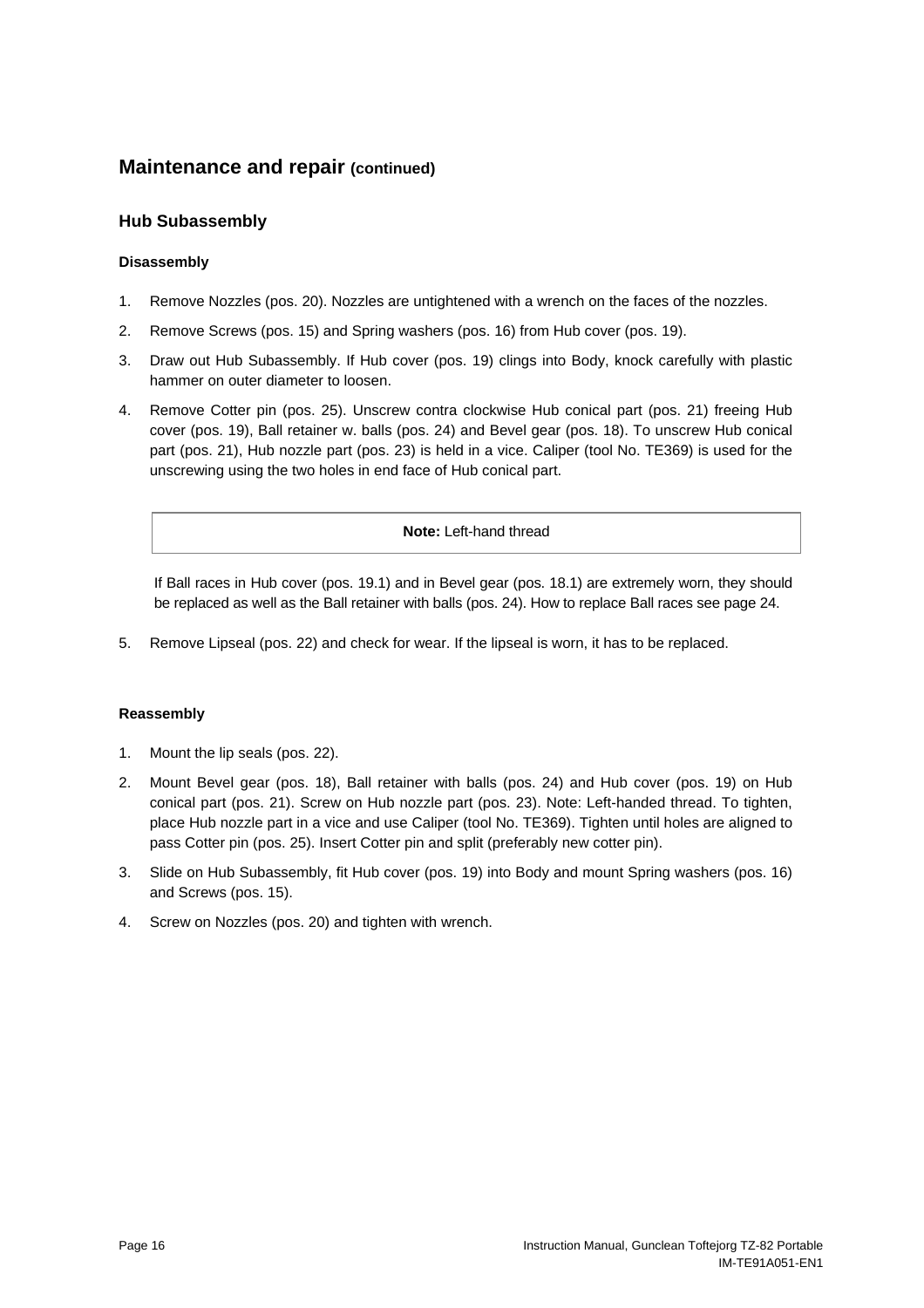# **Hub Assembly**

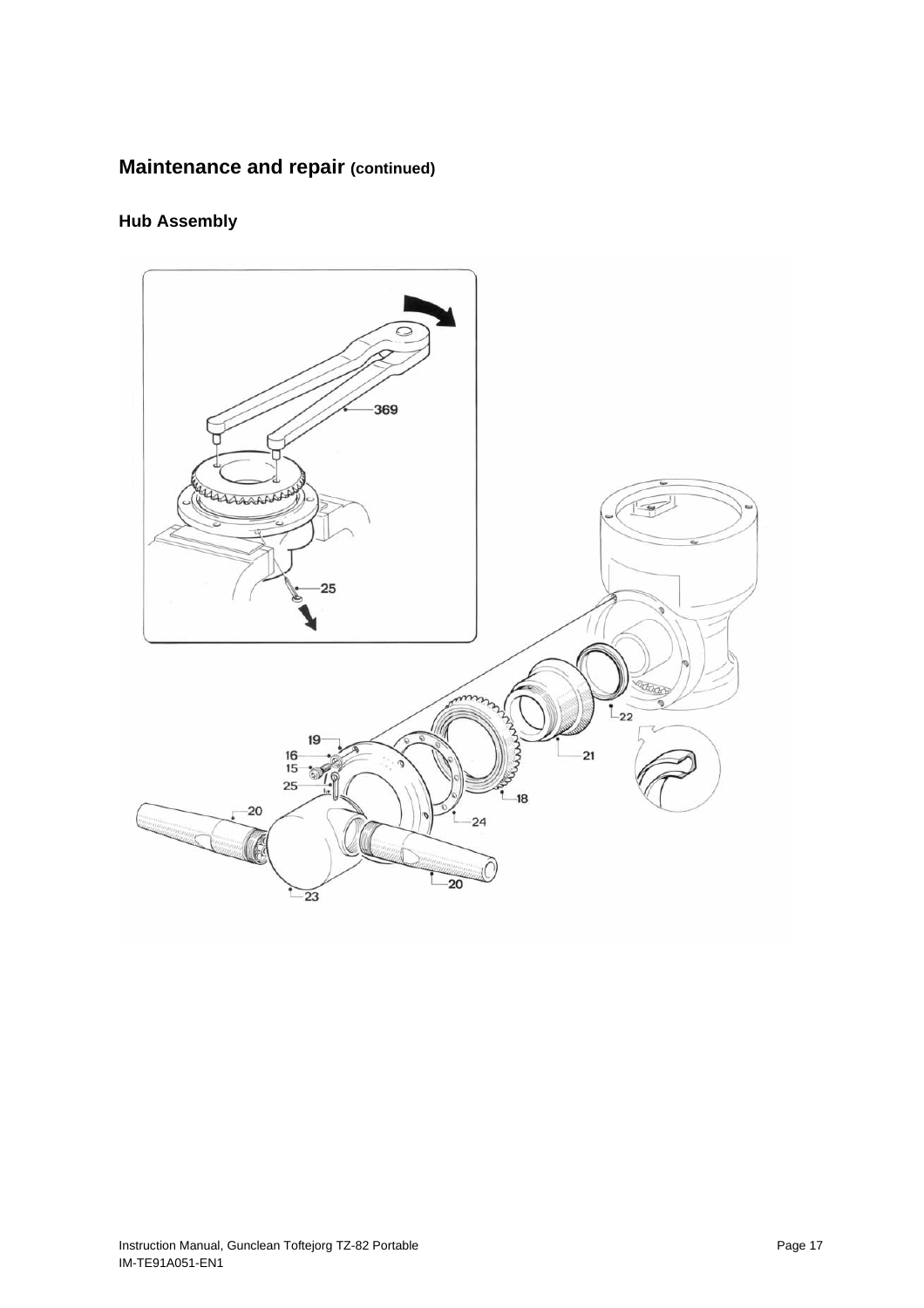### <span id="page-18-1"></span><span id="page-18-0"></span>**Stem Subassembly**

### **Disassembly**

- 1. Place machine in upside-down position.
- 2. Remove Screws (pos. 15) in Gear wheel (pos. 7). To prevent rotation of Stem (pos. 3) mount two 3/16" screws in two holes opposite one another in BIG end of Stem. Place Stem in a vice held by the heads of the two screws.
- 3. Draw out Gear wheel with ball race (pos. 7) and Ball retainer with balls (pos. 24).
- 4. Push out Stem (pos. 3).
- 5. If worn, press out Main bush (pos. 5).

If Ball races in Body (pos. 26.3) and on Gearwheel (pos.7.1) are extremely worn they should be replaced together with Ball retainer with balls (pos. 24). How to replace Ball races see page [24](#page-24-0).

#### **Reassembly**

- 1. If replaced, press Main bush (pos. 5) into Stem (pos.3).
- 2. Push Stem into Body. Turn machine upside-down.
- 3. Place Ball retainer with balls (pos. 24) and Gearwheel (pos. 7) into Body on Ball race. Rotate gearwheel to check free rotation. Mount gearwheel with Screws (pos. 15) and tighten crosswise. To prevent rotation of Stem (pos. 3) mount two 3/16" screws in two holes opposite one another in BIG end of Stem. Place Stem in a vice held by the heads of the two screws.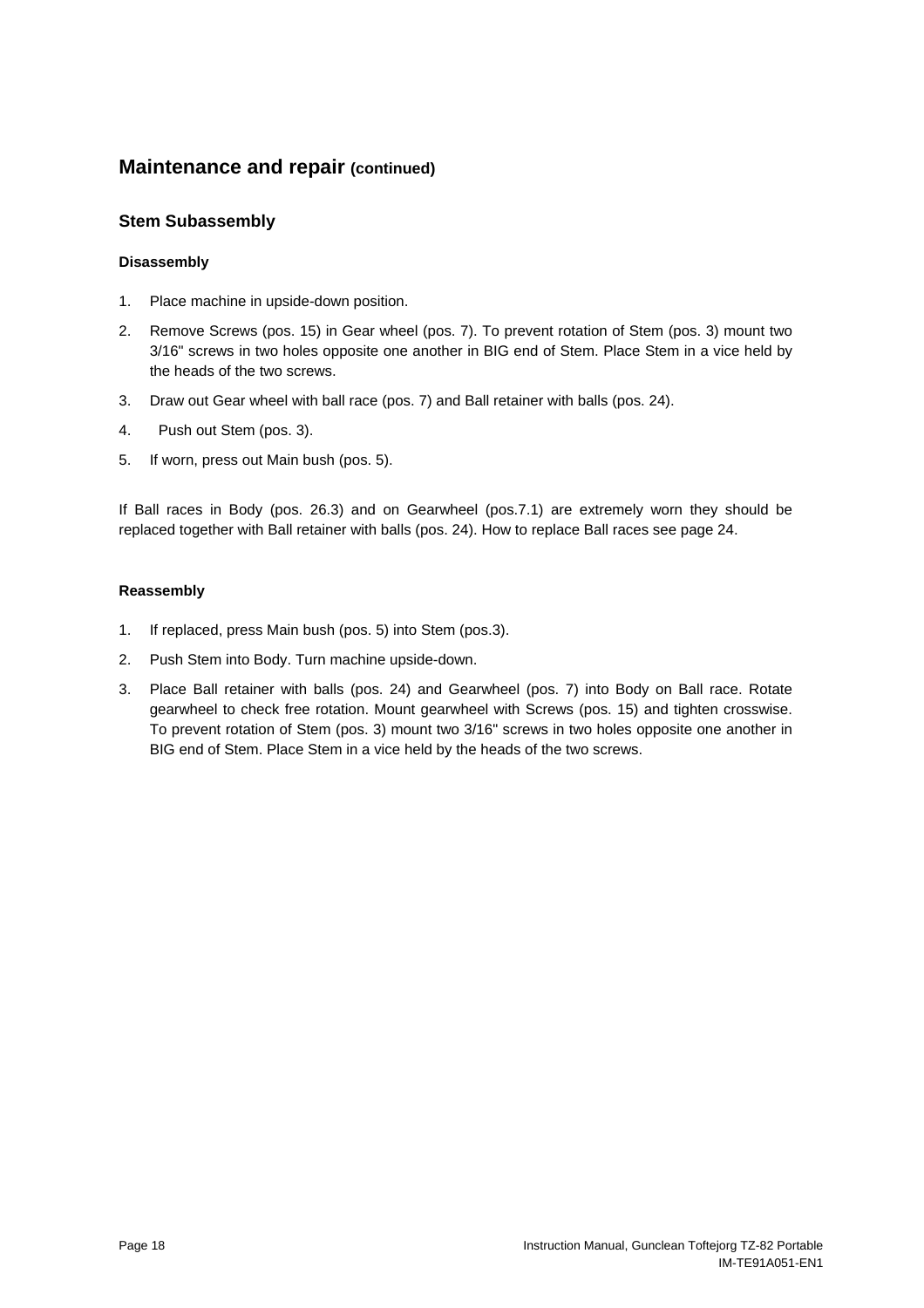## **Stem Subassembly**

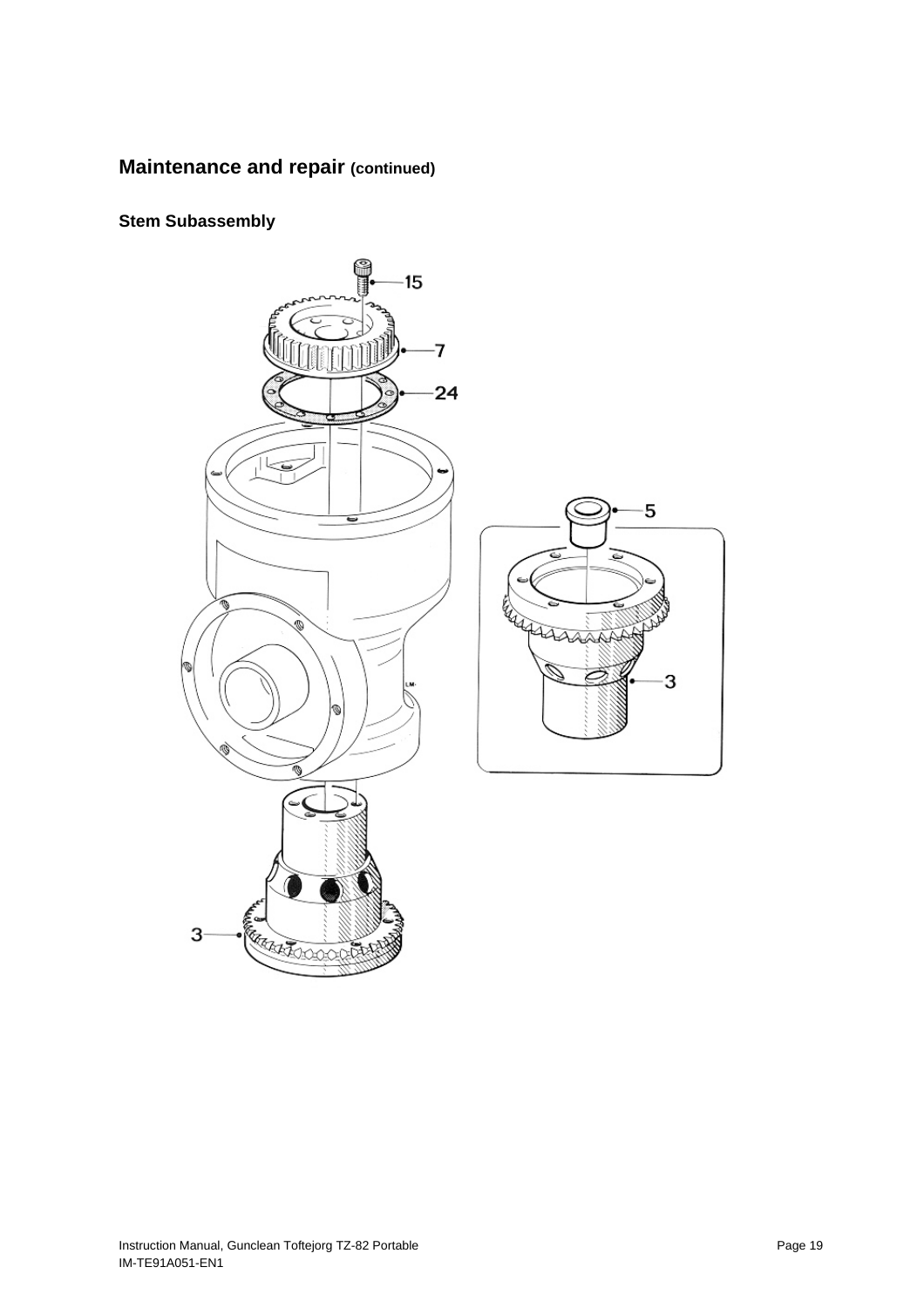### <span id="page-20-1"></span><span id="page-20-0"></span>**Gear Subassembly**

#### **Disassembly**

- 1. To make a backstop, remount Turbine shaft (pos. 6) with Slide bearing (pos. 28) into Gear frame (pos. 29). Mount Bearing cover (pos. 14) with Screws (pos. 15).
- 2. Hold Turbine shaft (pos. 6) against 1st stage Worm wheel (pos. 33) with one hand and loosen Screws (pos. 15) in Pinion (pos. 9) and Horizontal shaft (pos. 27) with the other hand.
- 3. Remove Screws (pos. 15) in Bearing cover (pos. 14) and take out Turbine shaft (pos. 6).
- 4. Draw out Horizontal shaft (pos. 27) and 1st stage Worm wheel (pos. 33) after removal of Screw (pos. 15), Spring washer (pos. 16) and Washer (pos. 13).
- 5. Draw out Pinion (pos. 9) and 2nd stage Worm wheel (pos. 11), also freeing Journal (pos. 12) after removal of Screw (pos. 15), Spring washer (pos. 16) and Washer (pos. 13).
- 6. Remove Bearing cover (pos. 14) and Slide bearing (pos. 28) after removal of Screws (pos. 15).
- 7. Remove Screw (pos. 15), Spring washer (pos. 16), Washer (pos. 13) and Slide bearing (pos. 28) from Turbine shaft (pos. 6). Use faces on Turbine shaft to hold against rotation.



How to replace Collar bushes (pos. 10), see page [22](#page-22-1).

#### **Reassembly**

- 1. Mount Slide bearing (pos. 28) on Turbine shaft (pos. 6) and secure with Washer (pos. 13), Spring washer (pos. 16) and Screw (pos. 15). Hold Turbine shaft in vice or with wrench on driver faces and tighten screw.
- 2. Push Slide bearing (pos. 28) for Horizontal shaft (pos. 27) into Gear frame (pos. 29) and fix Bearing cover (pos. 14) with Screws (pos. 15). Tighten crosswise.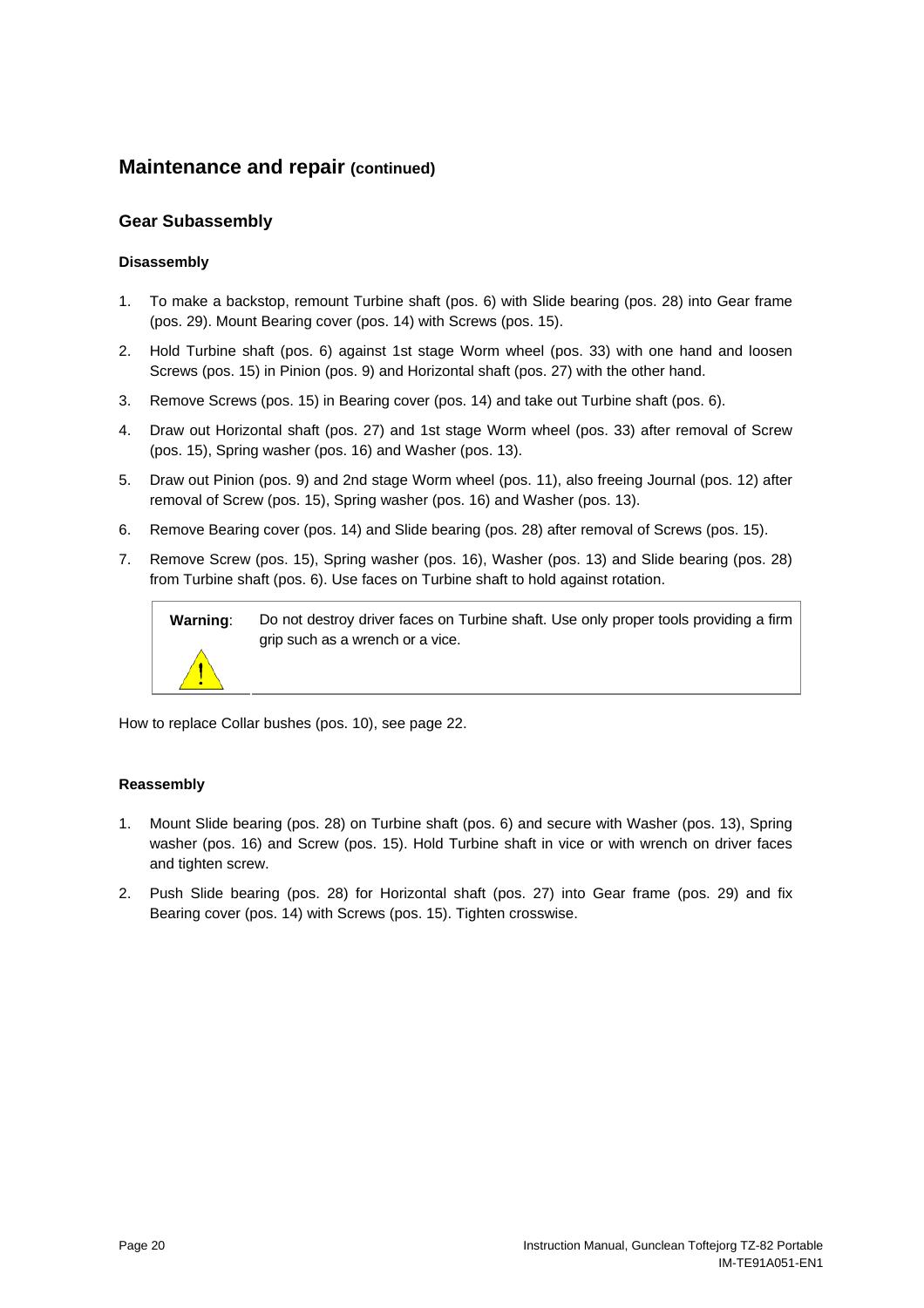## **Gear Subassembly**



- 3. Insert 2nd stage Worm wheel (pos. 11), Pinion (pos. 9) and Journal (pos. 12). Mount Washer (pos. 13), Spring washer (pos. 16) and fix with screw (pos. 15). Check rotation.
- 4. Insert 1st stage Worm wheel (pos. 33) and Horizontal shaft (pos. 27). Mount Washer (pos. 13). Spring washer (pos. 16) and fix with Screw (pos. 15). Check rotation.
- 5. Reinstall Turbine shaft (pos. 6) in Gear frame as mentioned under Disassembly, point 1.
- 6. Hold Turbine shaft (pos. 6) against 1st stage Worm wheel and tighten Screws (pos. 15) in Horizontal shaft (pos. 27) and Pinion (pos. 9).
- 7. Remove Turbine shaft (pos. 6) with Slide bearing (pos. 28) before Gear subassembly is inserted in machine body.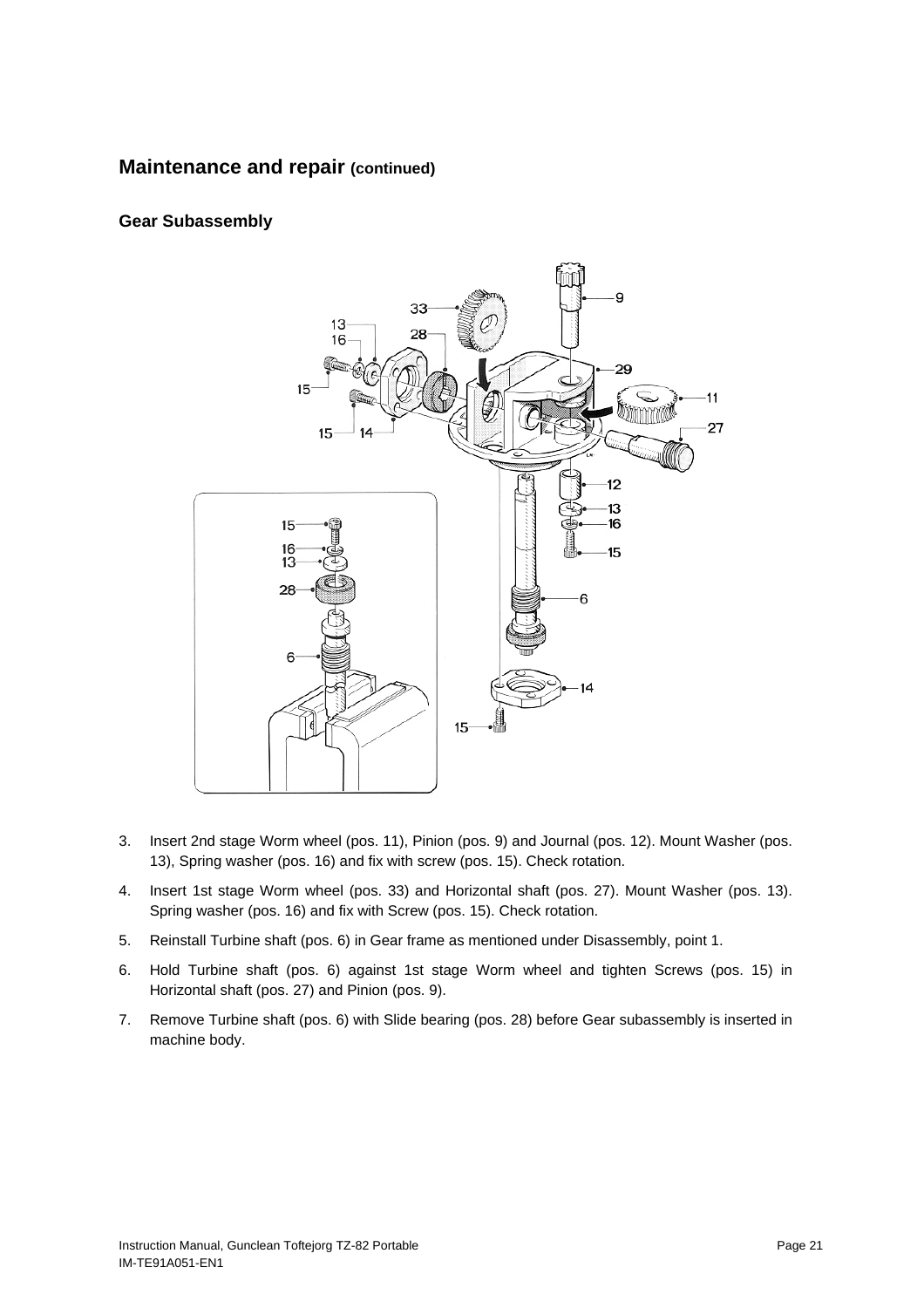## <span id="page-22-1"></span><span id="page-22-0"></span>**Replacement of Collar Bushes**

- 1. Place Gear frame (pos. 29) upside down with a firm support under the flange. Use for instance jaws of a vice. Do not clamp on machined surfaces. With Pusher (tool No. TE81B033, see pa[ge](#page-28-1) 28) knock out Collar bush.
- 2. Turn Gear frame to upright position and hold over support such as flat steel bar clamped in a vice. Knock out Collar bush with Pusher.
- 3. Turn Gear frame 90° and hold over support. Knock out Collar bush with Pusher.



**Warning**: To avoid risk of deforming Gear frame, it is utmost important that it is supported while the Collar bushes are being knocked out.

4. Clean holes and push in new Collar bushes into Gear frame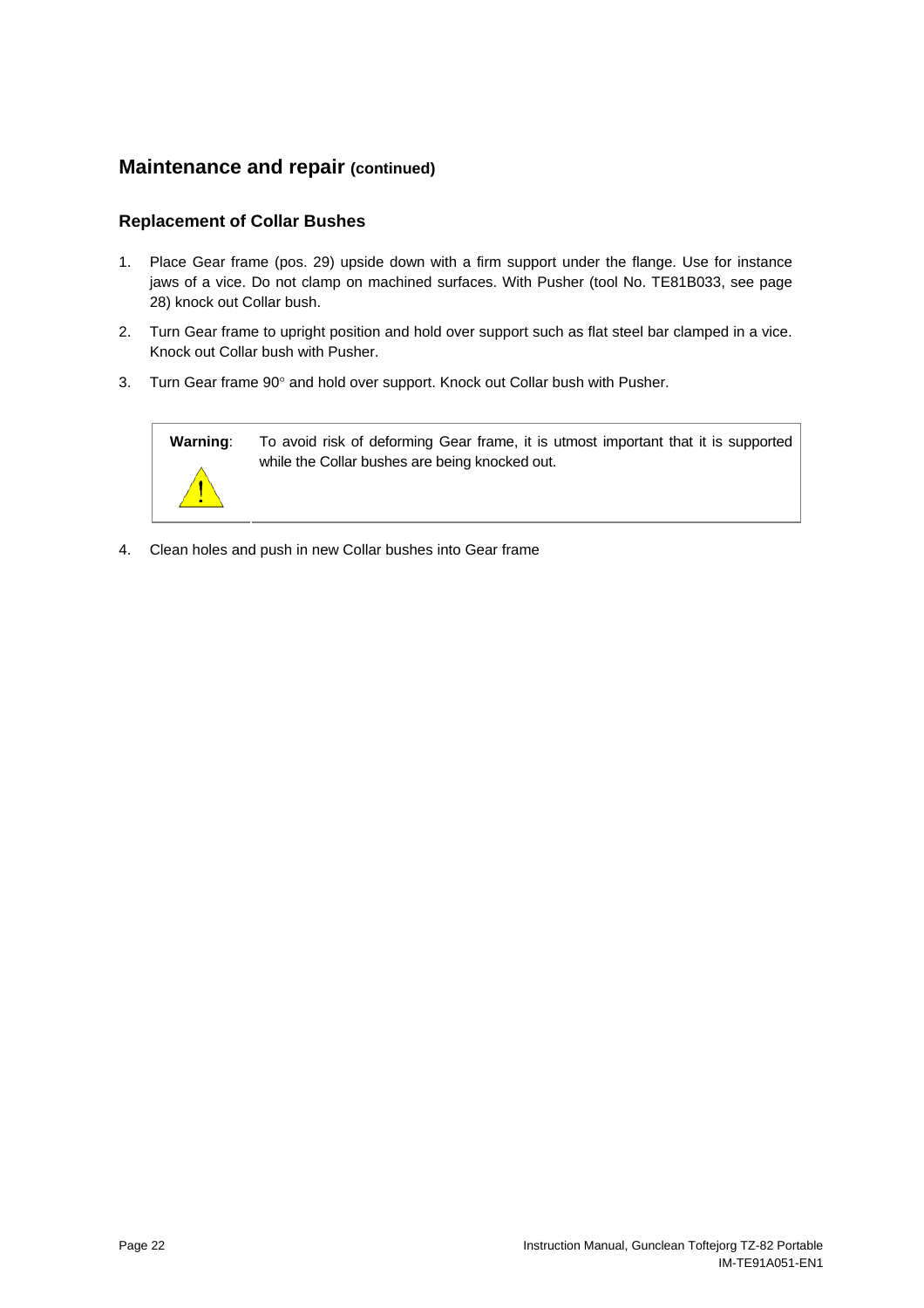

# **Replacement of Collar Bushes**

Removal of old Collar bushes





Mounting of new Collar bushes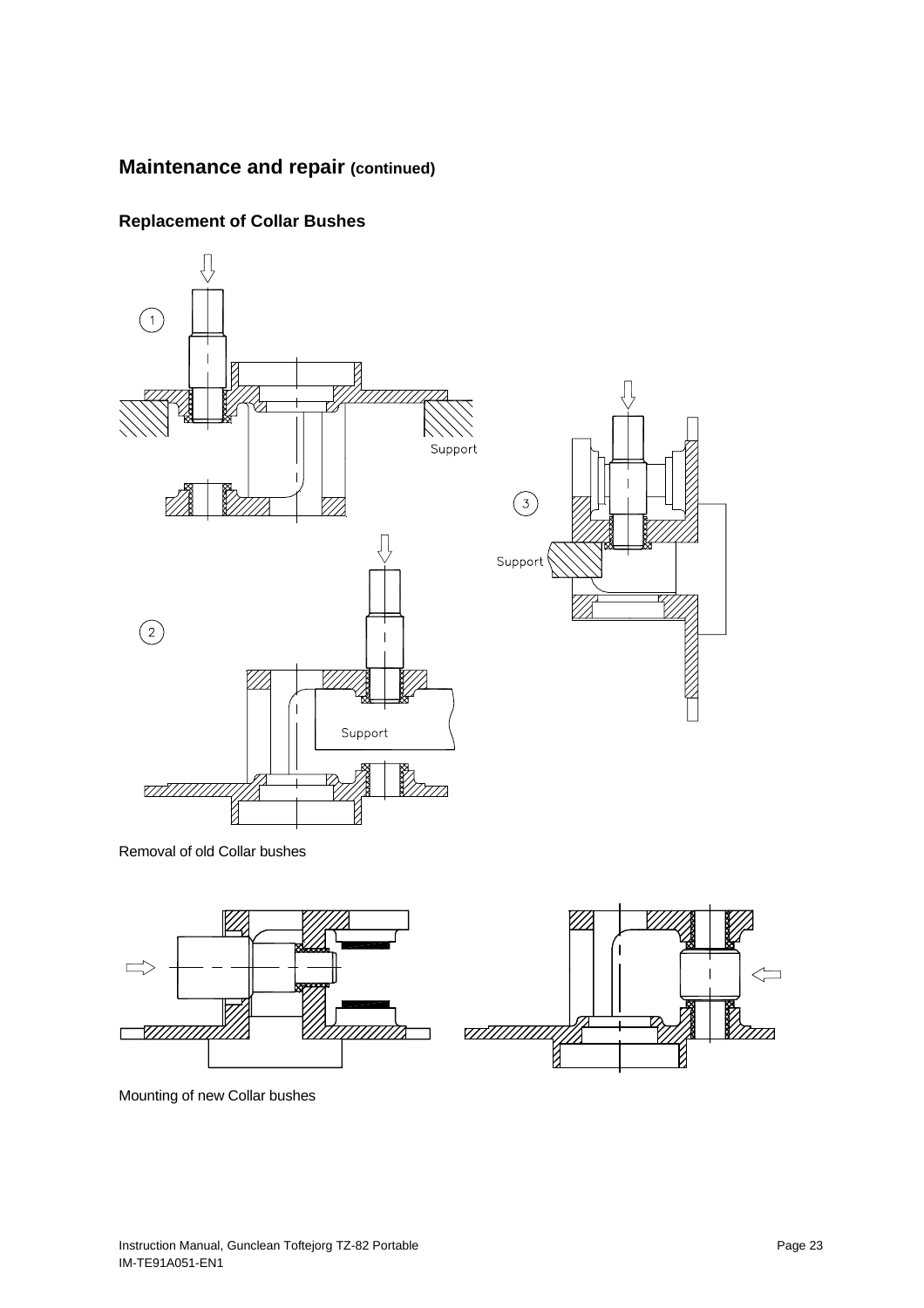### <span id="page-24-0"></span>**Replacement of Ball races**

### **In Body**

- 1. A. With big end downwards knock several times Body with bearings (pos. 26) hard against firm wooden support until Ball race (pos. 26.3) drops out.
- 1. B. If it is not possible to knock out Ball race in this way, it is necessary first to screw out Main collar lower (pos. 26.2) - see pag[e](#page-26-1) 26. Carefully push off old Ball race without damaging Main collar lower. Use mandrel and firm support. Before mounting of new Ball race, main collar lower (pos. 26.2) must be remounted into Body - see [pa](#page-26-1)ge 26.
- 2. Clean surfaces and place Ball race (pos.26.3) on Main collar lower (pos. 26.2). Press by hand as long as possible. By means of a tube mandrel or if desired wooden block, carefully hammer Ball race home. Ball race must not project over of Main collar lower. To avoid tilting mandrel must push along the whole circumference of Ball race. Do not damage surface of Ball race.

#### **On Gear wheel**

- 1. Place Gear wheel with ball race (pos. 7) on support. Support only under Ball race (pos. 7.1). With mandrel press off old Ball race.
- 2. Clean surfaces and press on new Ball race. Ball race must be pressed fully home on Gear. Press parallel. Use press or vice. Do not damage surface of Ball race.

### **In Hub cover**

- 1. Place Hub cover with ball race (pos. 19) on support. Carefully knock out old Ball race by means of small mandrel or if desired screwdriver. Knock several times around the circumference to avoid tilting.
- 2. Clean surfaces and press in new Ball race. Ball race must be pressed fully home. Press parallel. Do not damage surface of Ball race.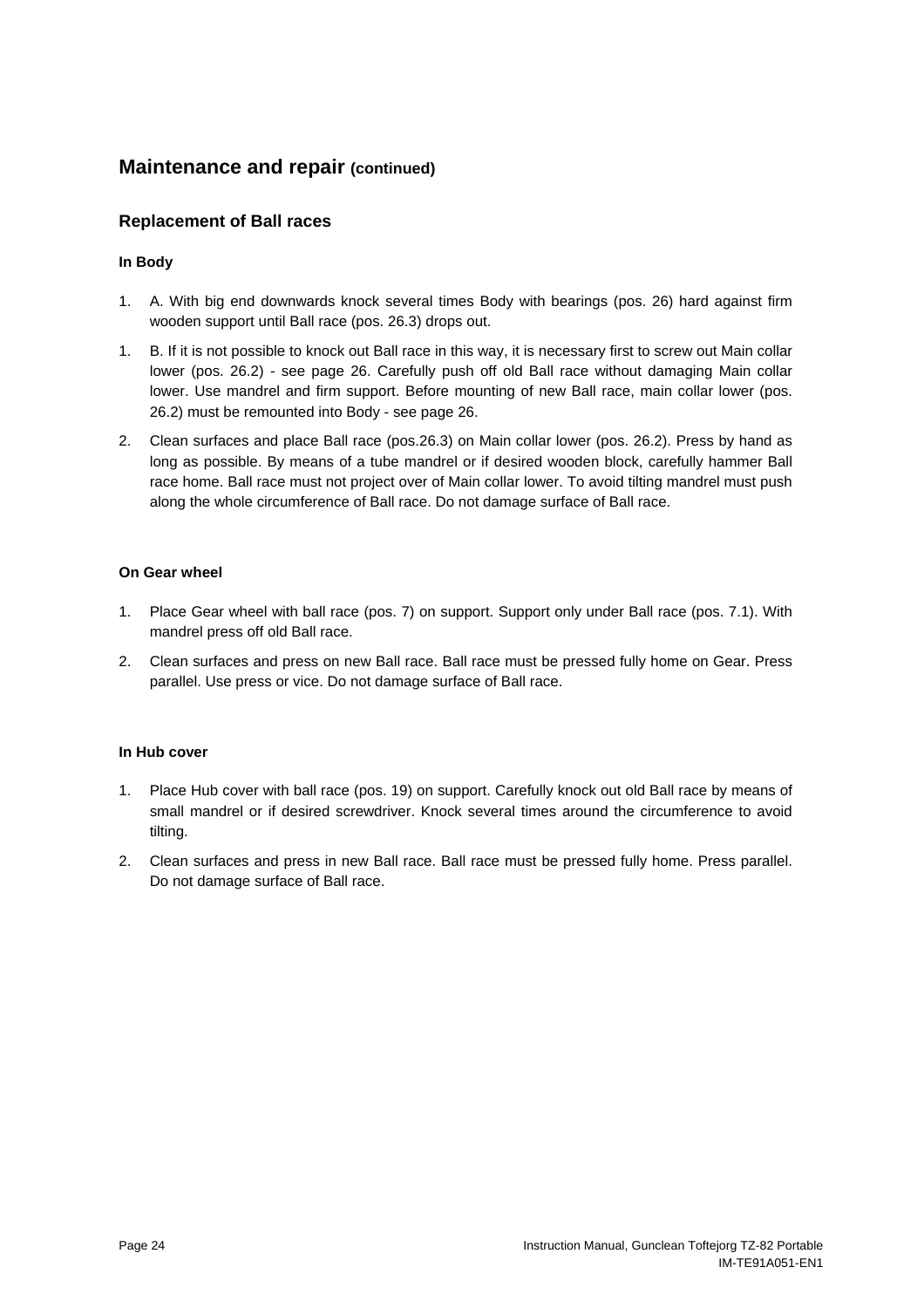**Replacement of Ball races** 

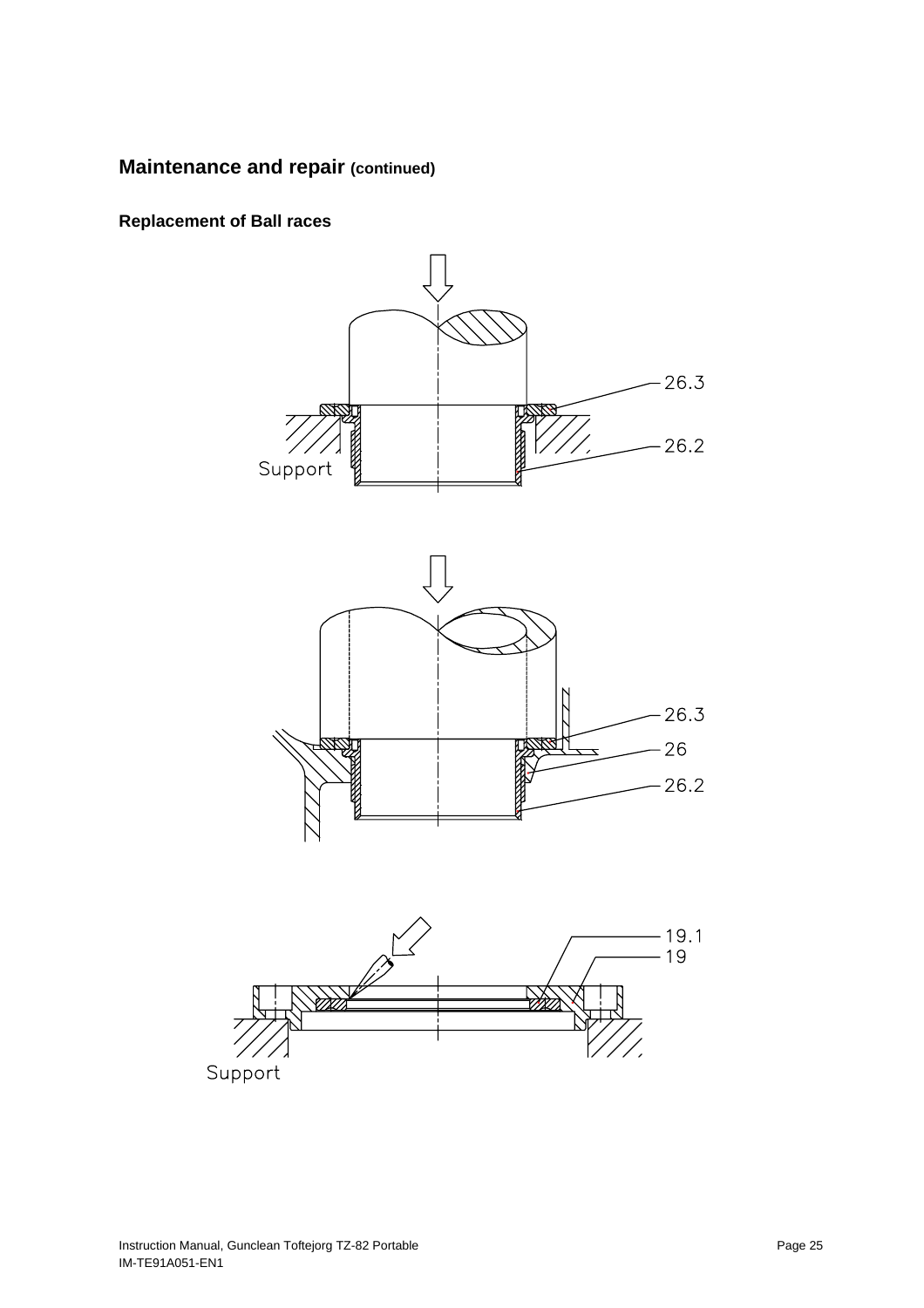### <span id="page-26-1"></span><span id="page-26-0"></span>**Replacement of Main Collars**

Although normally exposed to very limited wear, it is possible to replace Main collars (pos. 26.1 and 26.2) in Body. The procedure to do this is described below.

### **Main collar upper**

- 1. Place Body (pos. 26) in a vice in upright position. Do not clamp on machined faces. Insert Tool (see page [29](#page-29-1)) into Main collar upper (pos. 26.1). Unscrew Main collar.
- 2. Carefully clean thread and recess in Body. Do not damage special thread in Body. Recess must be absolutely clean.
- 3. Make sure that new Main collar is clean and free from impurities.
- 4. Screw in new Main collar. Attention should be given to make sure that thread is in correct engagement before screwing in Main collar.
- 5. Tighten Main collar fully home, and tighten up.
- 6. Check that main collar is fully home: Install Stem, Ball retainer with balls and Gear wheel (see page [18](#page-18-1)). Check that there is sufficient axial clearance to allow for free rotation of Stem.

#### **Main Collar Lower**

Place Body in a vice in upside down position, and repeat procedure described above.



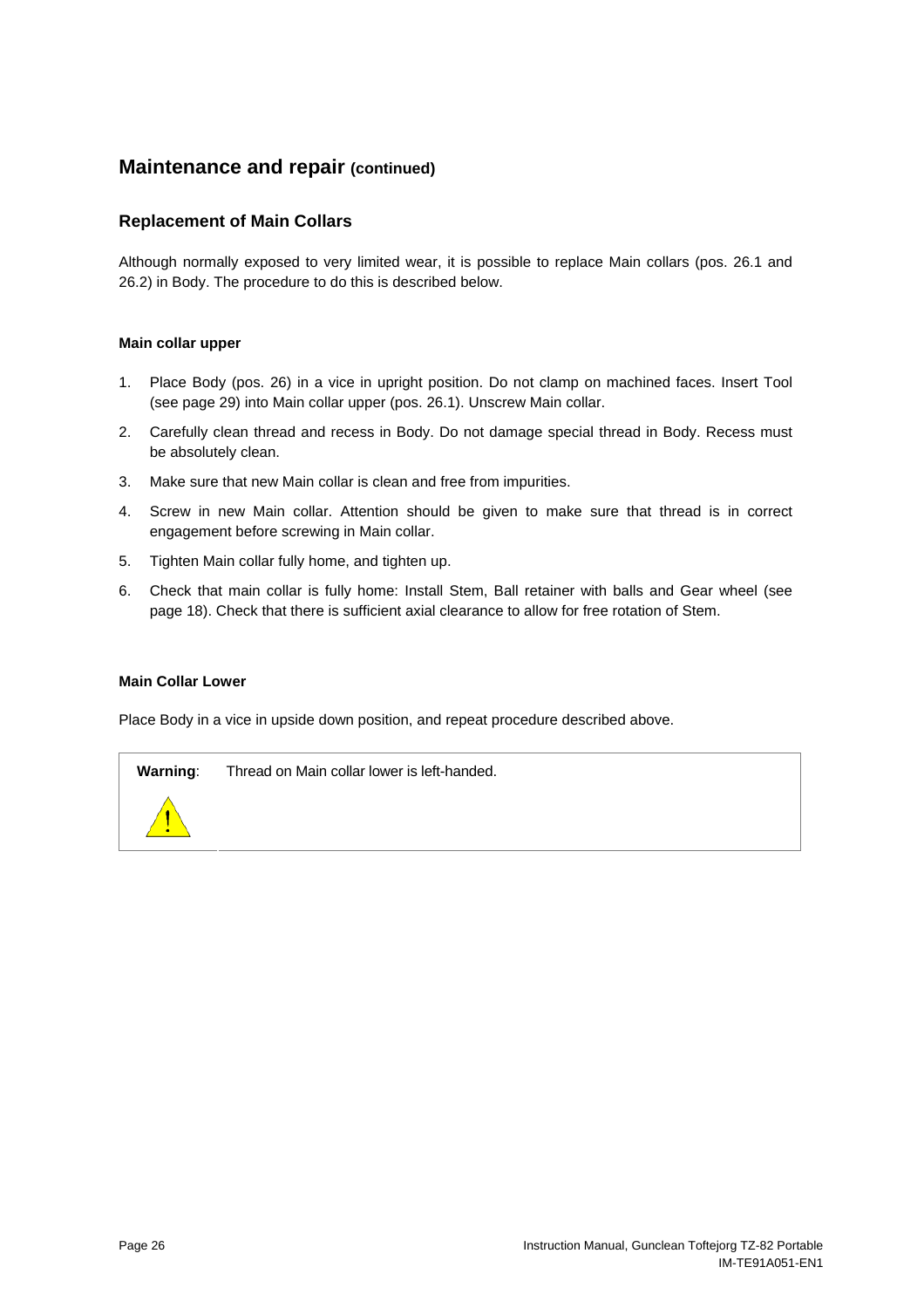**Replacement of Main Collars** 

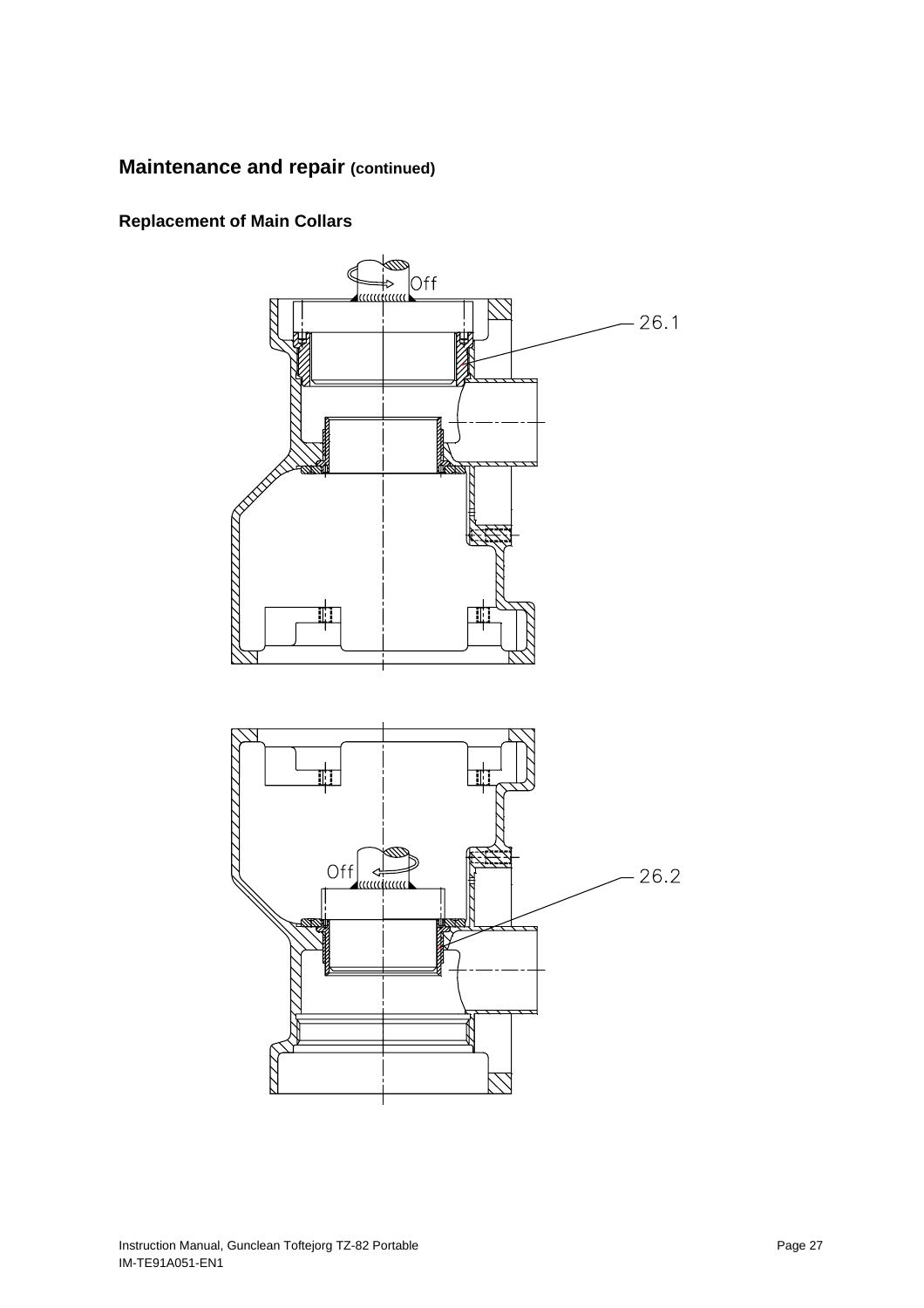# <span id="page-28-1"></span><span id="page-28-0"></span>**Tools**

## **Standard Tool kit for Gunclean Toftejorg TZ-68/82, Article No. TE81B060**

| Tool No. | Description                     | Number |
|----------|---------------------------------|--------|
| TE134    | Hex Key for 3/16" Screw         | 1 pcs. |
| TE134A   | Hex Screwdriver for 3/16" Screw | 2 pcs. |
| TE369    | 5 mm Caliper                    | 1 pcs. |

#### Available on request:

| TE81B033 | Pusher for Collar bush, 1½"      |
|----------|----------------------------------|
| TE81B034 | Fixture set for Collar bush, 1½" |

#### **Sketch of Tools for replacement of Collar bush:**

TE81B033 Pusher: TE81B034 Fixture set:





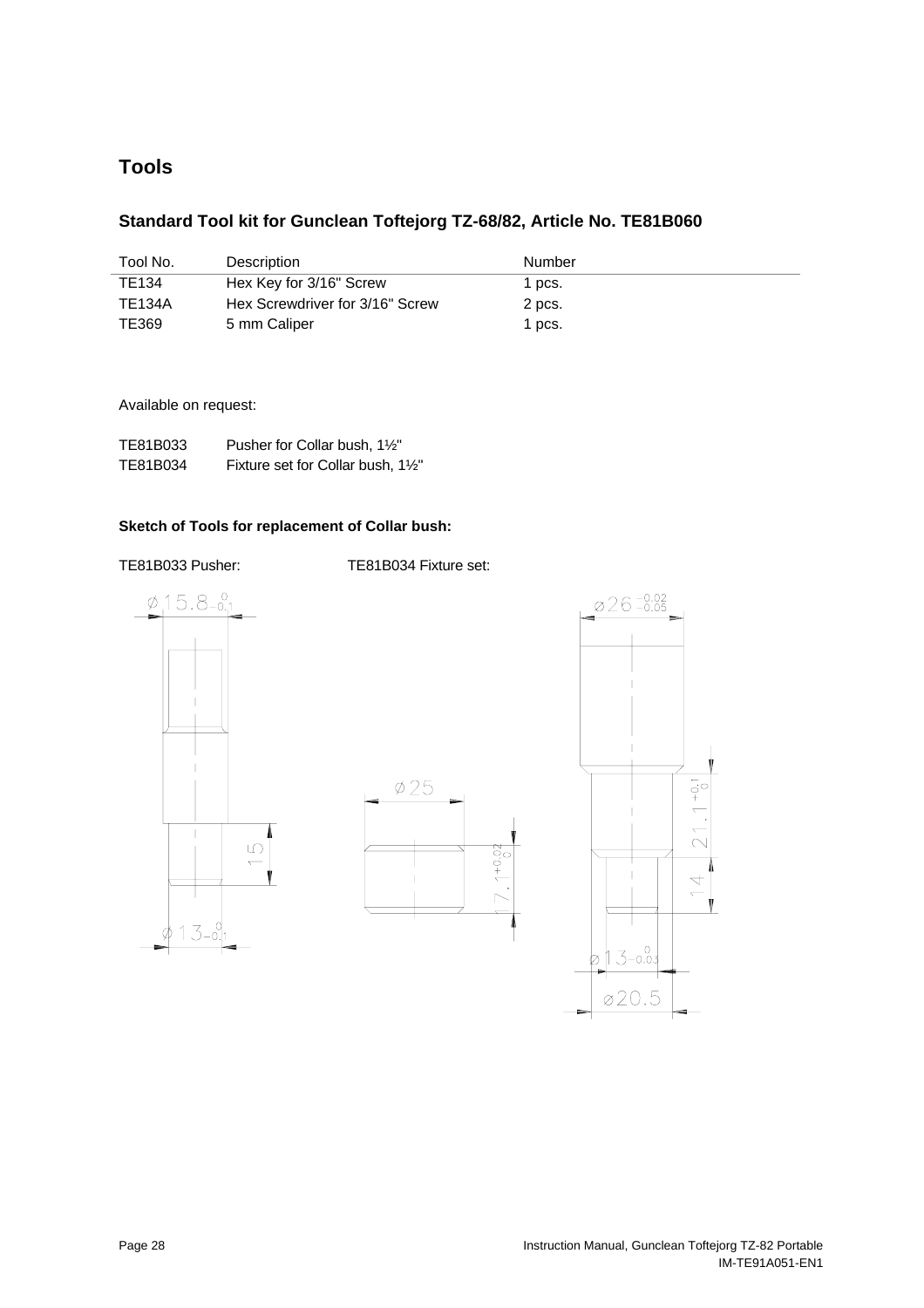# <span id="page-29-0"></span>**Tools (continued)**

<span id="page-29-1"></span>**Sketch of Tools for Replacement of Main Collars** 



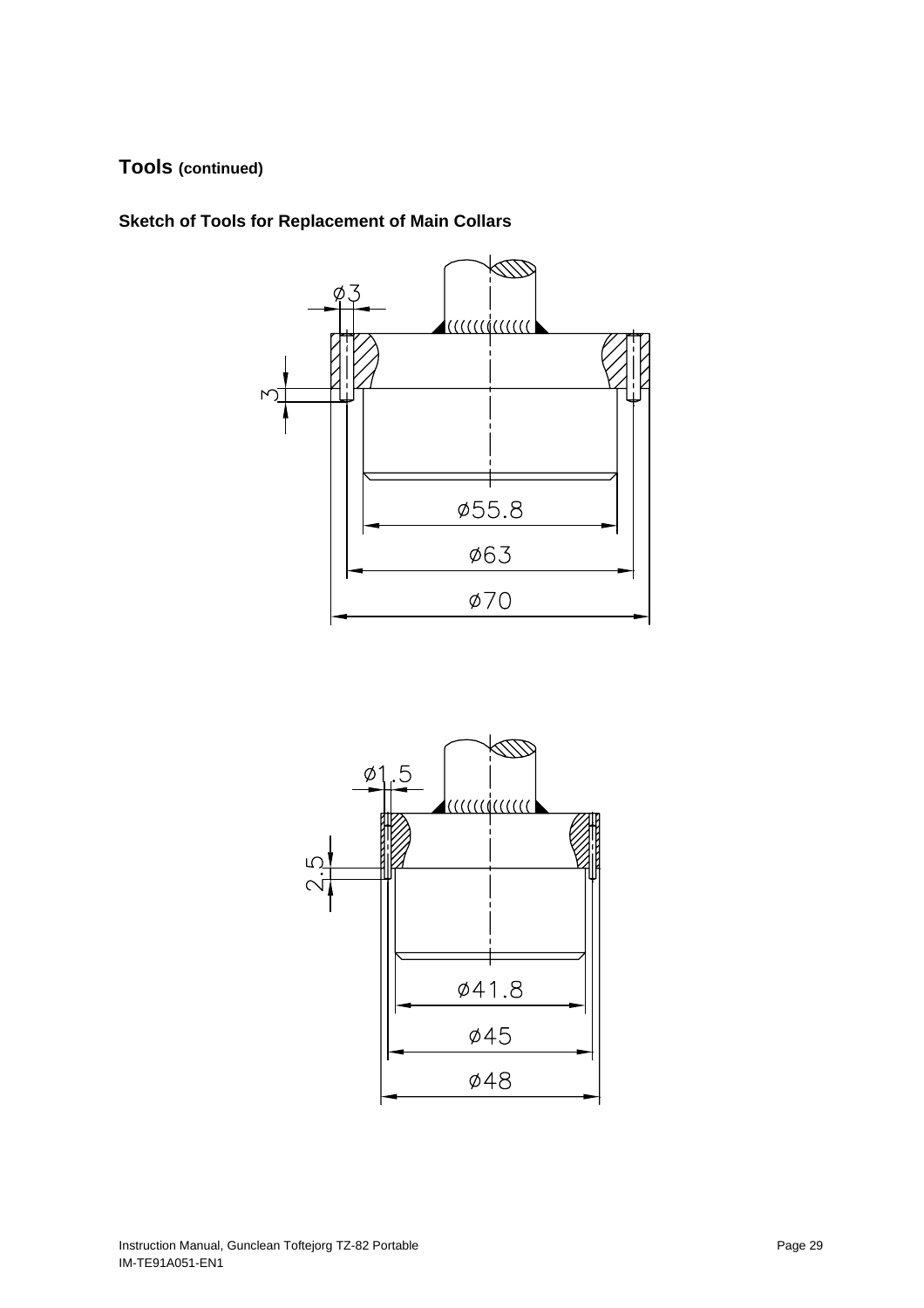# <span id="page-30-0"></span>**Trouble Shooting Guide**

| Possible causes                               | Action                                                                                                                                                                                                                                                     |  |  |
|-----------------------------------------------|------------------------------------------------------------------------------------------------------------------------------------------------------------------------------------------------------------------------------------------------------------|--|--|
| No or insufficient liquid flow                | Check if supply valve is fully open<br>a).                                                                                                                                                                                                                 |  |  |
|                                               | Check if inlet pressure to machine is correct<br>b).                                                                                                                                                                                                       |  |  |
|                                               | line/filler<br>c).<br>Check<br>supply<br>for<br>restrictions/clogging                                                                                                                                                                                      |  |  |
|                                               | d). Remove nozzles and check for clogging. If<br>blocked, carefully clean nozzle without<br>damaging stream straighteners and nozzle<br>tip.                                                                                                               |  |  |
|                                               | Remove Flange/Nipple, Guide and Impeller<br>e).<br>(see page 12) and check for clogging in<br>Impeller area.                                                                                                                                               |  |  |
|                                               | If large particles repeatedly get jammed in the<br>machine, install filter or reduce mesh size of<br>installed filter in supply line.                                                                                                                      |  |  |
| Foreign Material or Material Build-up         | Insert hex Screwdriver in screw in top of Turbine<br>shaft and easily turn Turbine shaft clockwise. If any<br>resistance is recognized, disassemble machine to<br>localize the cause.                                                                      |  |  |
| Impeller jammed<br>a).                        | Remove Guide and Impeller (see page 12) and<br>remove foreign material.                                                                                                                                                                                    |  |  |
| Turbine shaft sluggish in Main Bush<br>$b$ ). | Remove Turbine shaft (see page 14) and clean<br>Main bush                                                                                                                                                                                                  |  |  |
| Bevel gears jammed<br>c).                     | Remove Flange/Nipple and Hub Subassembly (see<br>page 16). Clean teeth on Stem and Bevel gear.                                                                                                                                                             |  |  |
| Stem jammed/sluggish<br>d).                   | Remove Gear subassembly (see page 14). Check<br>free rotation of Stem. Remove Stem (see page 18).<br>Remove foreign material/material build-up on Stem<br>and inside Main Collars. Clean Ball Races and Ball<br>retainer with balls. Also clean Main bush. |  |  |

### **Symptom: Slow rotation or failure of the machine to rotate**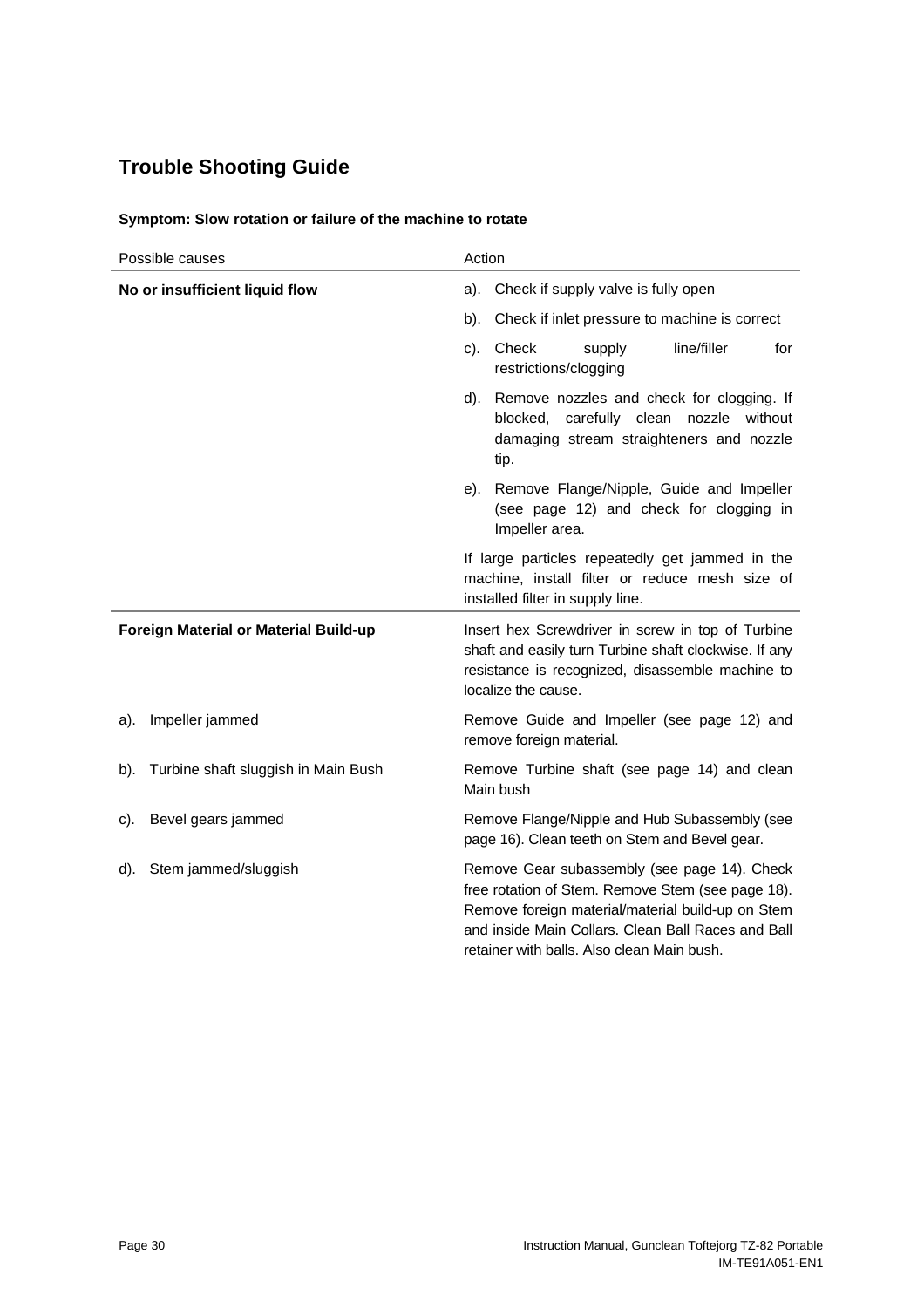# **Trouble Shooting Guide (continued)**

| Possible causes |                             | Action                                                                                                                                                                                                                                 |  |
|-----------------|-----------------------------|----------------------------------------------------------------------------------------------------------------------------------------------------------------------------------------------------------------------------------------|--|
|                 | e). Gearbox jammed/sluggish | Remove foreign material from Gearbox. Check<br>rotation of shafts. If restriction is recognized,<br>disassemble gearbox (see page 20) and remove<br>material build up, especially on 2nd stage Worm<br>wheel and mating Collar bushes. |  |
| $f$ ).          | Hub jammed/sluggish         | Disassemble Hub Subassembly (see page 16).<br>Remove foreign material inside Hub. Clean Ball<br>races and Ball retainer with balls. Also clean nose<br>of Body.                                                                        |  |
| Wear            |                             |                                                                                                                                                                                                                                        |  |
| a).             | Slide bearings              | See page 10.-11.                                                                                                                                                                                                                       |  |
| b).             | Main bush                   | See page 10.-11.                                                                                                                                                                                                                       |  |
| C).             | Worm wheels                 | See page 10.-11.                                                                                                                                                                                                                       |  |
| d).             | <b>Collar bushes</b>        | See page 10.-11.                                                                                                                                                                                                                       |  |
| e).             | Turbine shaft               | Check clearance in Main bush and in Slide bearing.<br>Transverse movement should not exceed 0.5 mm.<br>Also inspect worm wheel for wear.                                                                                               |  |
| $f$ ).          | Horizontal shaft            | Check clearance in Collar bushes. Transverse<br>movement should not exceed 0.5 mm. Also inspect<br>worm for wear.                                                                                                                      |  |
|                 |                             |                                                                                                                                                                                                                                        |  |

### **Mechanical defects**

|     | a). Worm wheel/Teeth broken                                                                              | Replace Worm wheel.                                                                                                                                                                                                                                             |
|-----|----------------------------------------------------------------------------------------------------------|-----------------------------------------------------------------------------------------------------------------------------------------------------------------------------------------------------------------------------------------------------------------|
|     | b). Worm wheel can rotate on Horizontal Replace Worm wheel.<br>shaft/Pinion due to damaged driver faces. |                                                                                                                                                                                                                                                                 |
| C). | Damaged teeth on Bevel Gear                                                                              | Inspect teeth on Stem and Bevel gear for<br>deformation. Mount Hub and Stem in Body (see<br>page 16 and 18). Hold Body in upside down<br>position and rotate Hub to check that Bevel gears<br>can work together. If damaged: Replace Stem<br>and/or Bevel gear. |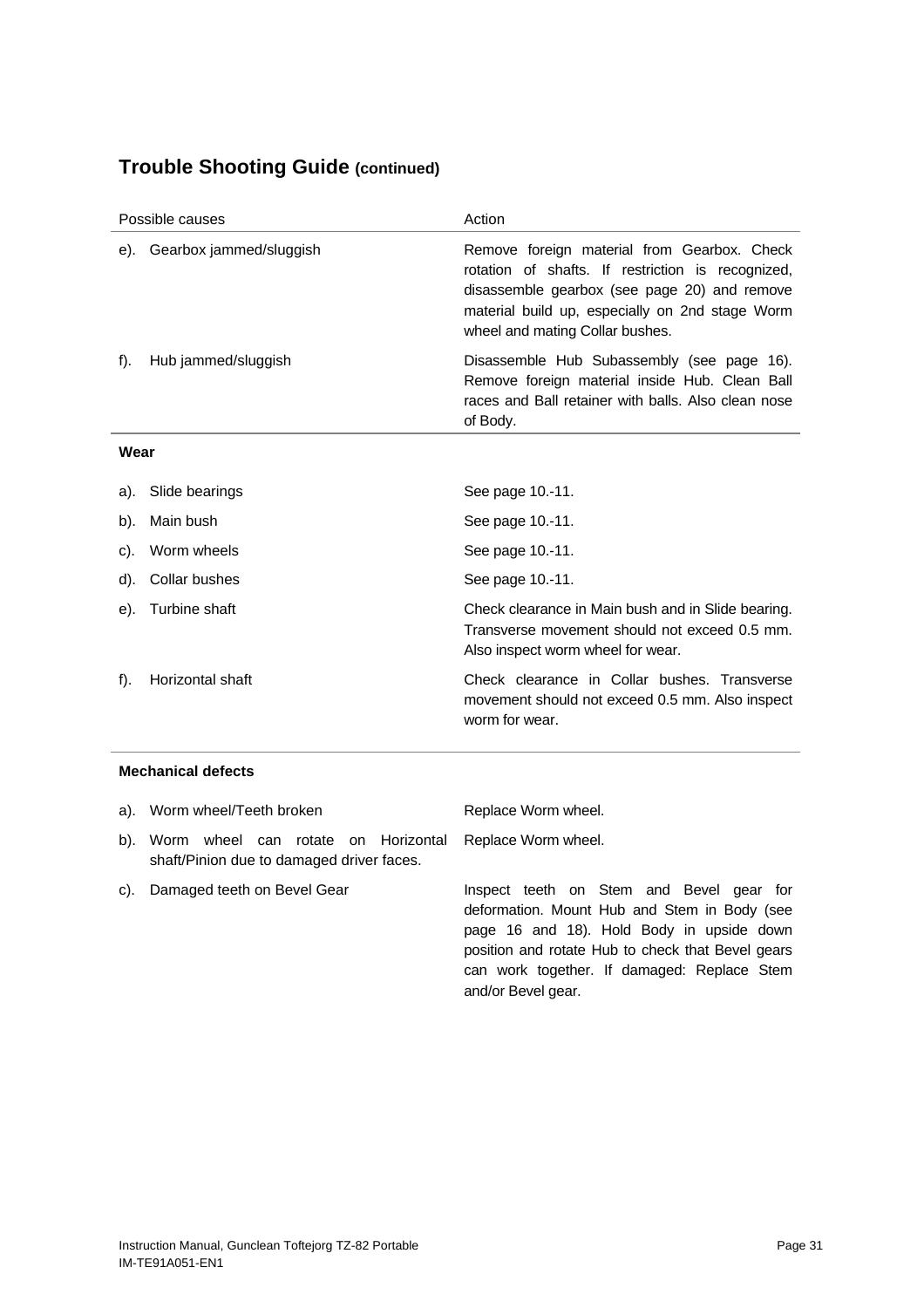# <span id="page-32-1"></span><span id="page-32-0"></span>**Reference List of Parts**

|                |        |                 | No/            |                                |                            |               |
|----------------|--------|-----------------|----------------|--------------------------------|----------------------------|---------------|
| Pos.           |        | Ref. No.        | Unit           | Description                    | <b>Material</b>            | Remarks       |
| 1              | □      | TE21B500        | $\overline{1}$ | Nipple 11/2" BSP               | Stainless steel            | Spare part    |
|                | □      | TE21B501        | $\mathbf{1}$   | Nipple 11/2" NPT               | Stainless steel            | Spare part    |
| 2              | п      | <b>TE703</b>    | $\overline{1}$ | <b>Guide 100%</b>              | Stainless steel            | Spare part    |
|                | □      | TE703-50        | $\mathbf{1}$   | Guide 50%                      | Stainless steel            | Spare part    |
|                | □      | TE803-0         | $\overline{1}$ | Guide ring 0%                  | Stainless steel            | Spare part    |
| 3              |        | TE21B526        | $\overline{1}$ | <b>Stem</b>                    | Stainless steel            | Spare part    |
| $\overline{4}$ | □      | <b>TE705</b>    | $\overline{1}$ | Impeller 100%                  | Stainless steel            | Spare part    |
|                | $\Box$ | TE705-50        | $\mathbf{1}$   | Impeller 50%                   | Stainless steel            | Spare part    |
| 5              |        | TE21A525        | $\overline{1}$ | Main bush                      | Polymer                    | Wear part     |
| 6              |        | <b>TE411K</b>   | $\mathbf{1}$   | Turbine shaft                  | Stainless steel            | Wear part     |
| $\overline{7}$ |        | TE712-13        | $\overline{1}$ | Gear wheel w. ball race        | Stainless steel            | Spare part    |
| 7.1            |        | TE826-1         | (1)            | <b>Ball race</b>               | Stainless steel            | Wear part     |
| 9              |        | <b>TE814</b>    | $\mathbf{1}$   | Pinion                         | Stainless steel            | Spare part    |
| 10             |        | TE21A585        | 3              | Collar bush                    | Polymer                    | Wear part     |
| 11             | □      | TE21A367        | 1              | Worm wheel w. reinforcem.      | Polymer/Stainless steel    |               |
|                |        |                 |                |                                |                            | Wear part     |
|                | $\Box$ | TE21A564        | $\overline{1}$ | Worm wheel, E-gear             | Stainless steel            | Wear part     |
| 12             |        | <b>TE817</b>    | $\overline{1}$ | Journal                        | Stainless steel            | Spare part    |
| 13             |        | <b>TE719A</b>   | $\overline{4}$ | Washer                         | Stainless steel            | Spare part    |
| 14             |        | <b>TE731</b>    | $\overline{2}$ | Bearing cover                  | Stainless steel            | Spare part    |
| 15             |        | <b>TE118</b>    | 38             | <b>Screw</b>                   | Stainless steel            | Spare part    |
| 16             |        | <b>TE156</b>    | 18             | Spring washer                  | Stainless steel            | Spare part    |
| 17             |        | <b>TE801A</b>   | $\mathbf{1}$   | Handle 11/2" BSP               | <b>Bronze</b>              | Spare part    |
| 18             |        | <b>TE722S</b>   | $\overline{1}$ | Bevel gear w. ball race        | Stainless steel            | Spare part    |
| 18.1           |        | TE826-1         | (1)            | <b>Ball race</b>               | Stainless steel            | Wear part     |
| 19             |        | TE21B340        | $\overline{1}$ | Hub cover w. ball race         | Stainless steel            | Spare part    |
| 19.1           |        | TE826-1         | (1)            | <b>Ball race</b>               | Stainless steel            | Wear part     |
| 20             |        | <b>TE50B007</b> | $\overline{2}$ | Nozzle,<br>ø7 mm               | Stainless steel            | Spare part    |
|                |        | <b>TE50B008</b> | $\overline{2}$ | Nozzle,<br>ø8 mm               | Stainless steel            | Spare part    |
|                |        | TE50B009        | $\overline{2}$ | Nozzle,<br>ø9 mm               | Stainless steel            | Spare part    |
|                |        | TE50B010        | $\overline{2}$ | Nozzle,<br>$\varnothing$ 10 mm | Stainless steel            | Spare part    |
| 21             |        | TE21B536        | 1              | Hub conical part               | Stainless steel            | Spare part    |
| 22             |        | TE21B549        | $\mathbf{1}$   | Lip seal                       | Polymer                    | Wear part     |
| 23             |        | TE724-2-15      | 1              | Hub nozzle part                | Stainless steel            | Spare part    |
| 24             |        | TE21A380        | $\overline{2}$ | Ball retainer w. balls         | Polymer/Stainless steel    | Wear part     |
| 25             |        | <b>TE448</b>    | $\overline{1}$ | Cotter pin                     | Stainless steel            | Spare part    |
| 26             |        | <b>TE727Z4</b>  | $\mathbf{1}$   | <b>Body</b>                    | Stainless steel            | Not available |
| 26.1           |        | TE21B520        | $\overline{1}$ | Main collar upper              | Polymer                    | Wear part     |
| 26.2           |        | TE21B521        | $\mathbf{1}$   | Main collar lower              | Polymer                    | Wear part     |
| 26.3           |        | TE826-1         | $\overline{1}$ | <b>Ball race</b>               | Stainless steel            | Wear part     |
| 27             | $\Box$ | <b>TE828Z</b>   | $\overline{1}$ | Horizontal shaft               | Stainless steel            |               |
|                | П.     | TE21A550        | $\overline{1}$ |                                | Stainless steel            | Wear part     |
| 28             |        | TE21A570        | $\overline{2}$ | Horizontal shaft, e-gear       |                            | Wear part     |
| 29             |        | <b>TE730</b>    | $\overline{1}$ | Slide bearing<br>Gear frame    | Polymer<br>Stainless steel | Wear part     |
|                |        |                 |                |                                |                            | Spare part    |
| 30             |        | TE733-5         | $\mathbf{1}$   | Bottom cover                   | Stainless steel            | Spare part    |
| 33             |        | TE21A367        | 1              | Worm wheel w. reinforcem.      | Polymer/Stainless steel    | Wear part     |
| 34             | $\Box$ | TE50B101        | $\overline{2}$ | Nozzle extension               | Stainless steel            | Spare part    |

Please note that some of the polymer parts are in PEEK. PEEK is not resistant to concentrated sulphuric acid.

Configuration as delivered marked  $\boxtimes$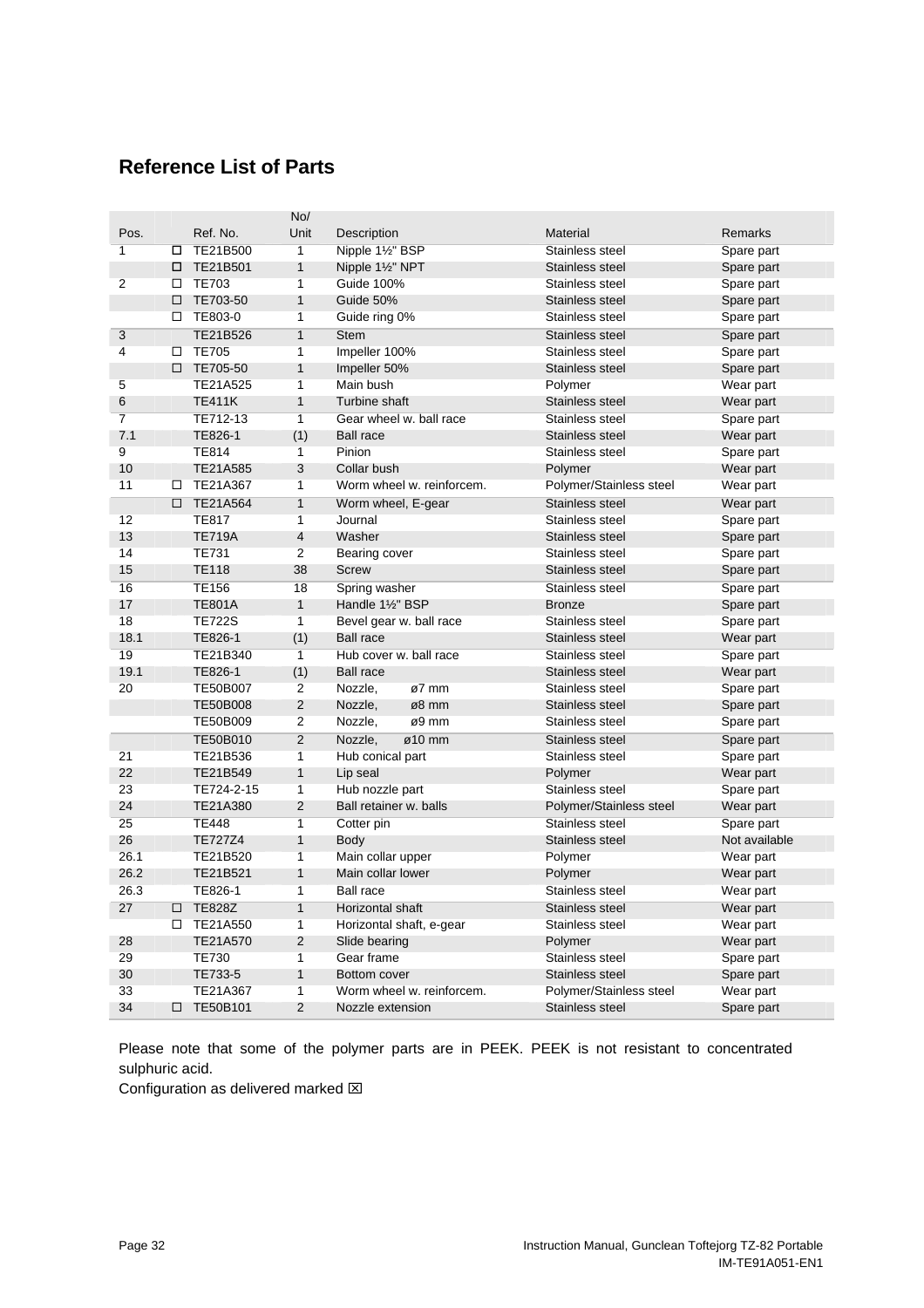# <span id="page-33-0"></span>**Cross Sectional Drawing**

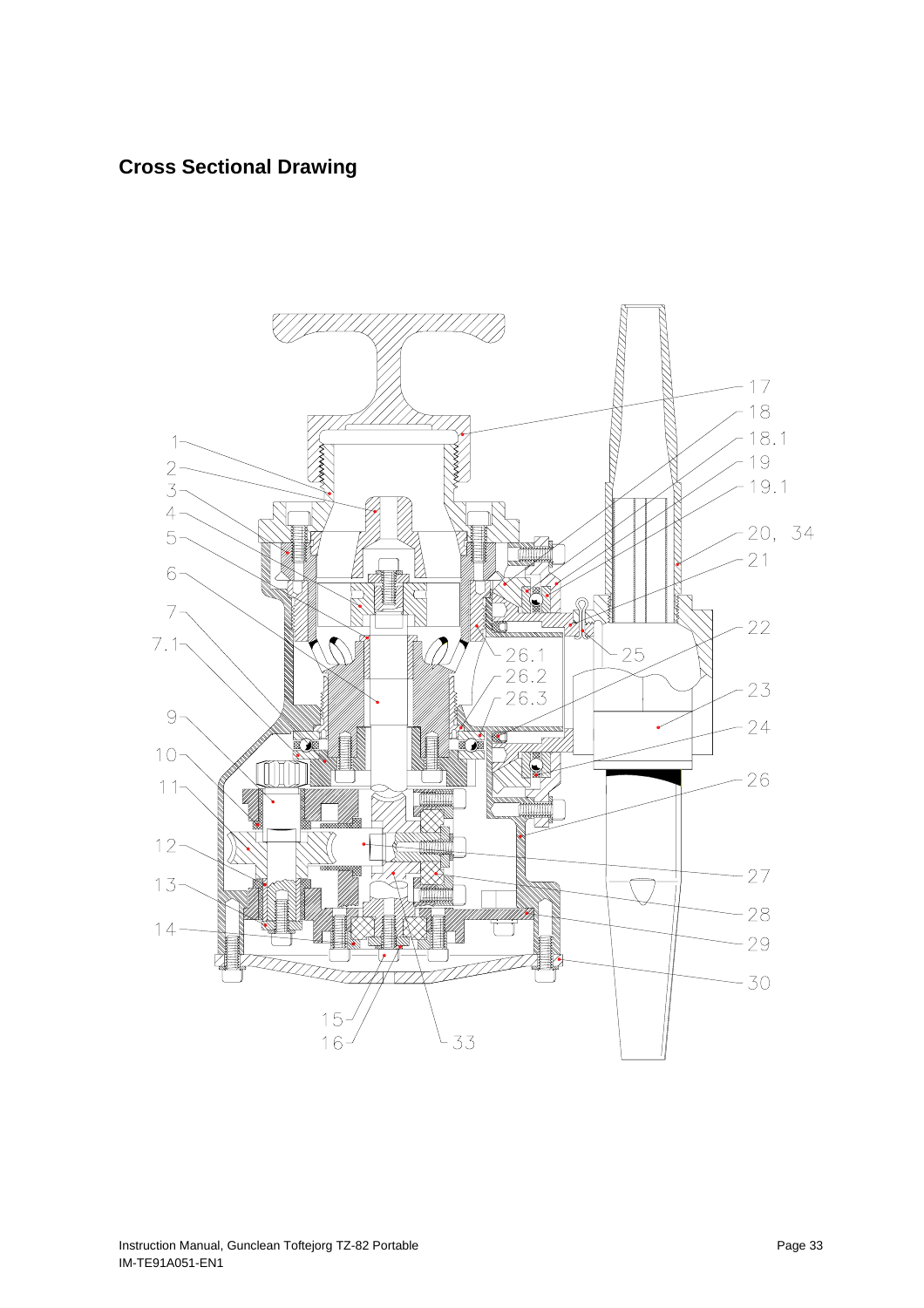# <span id="page-34-0"></span>**Service Kits**

| Pos. | Part number | No./kit | Description   |
|------|-------------|---------|---------------|
| 5    | TE21A525    | 1       | Main bush     |
| 10   | TE21A585    | 3       | Collar bush   |
| 11   | TE21A367    | 1       | Worm wheel    |
| 33   | TE21A367    | 1       | Worm wheel    |
| 17   | TE651       | 3       | Locking wire  |
| 22   | TE21B549    | 1       | Lip seal      |
| 28   | TE21A570    | 2       | Slide bearing |

## **TE55H000 Minor Service Kit TZ-82PT**

## **TE55H010 Major Service Kit TZ-82PT**

| Pos. | Part number   | No./kit | Description               |
|------|---------------|---------|---------------------------|
| 6    | <b>TE411K</b> | 1       | Turbine shaft             |
|      | 7.1 TE826-1   | 1       | <b>Ball race</b>          |
|      | 18.1 TE826-1  | 1       | <b>Ball race</b>          |
|      | 19.1 TE826-1  | 1       | <b>Ball race</b>          |
|      | 26.3 TE826-1  | 1       | <b>Ball race</b>          |
| 24   | TE21A380      | 2       | Ball retainer with balls  |
| 25   | <b>TE448</b>  | 1       | Cotter pin                |
|      | 26.1 TE21B520 | 1       | Main collar, upper        |
|      | 26.2 TE21B521 | 1       | Main collar, lower        |
| 27   | <b>TE828Z</b> | 1       | Horizontal shaft          |
|      | TE55H000      |         | Service Kit Minor TZ-82PT |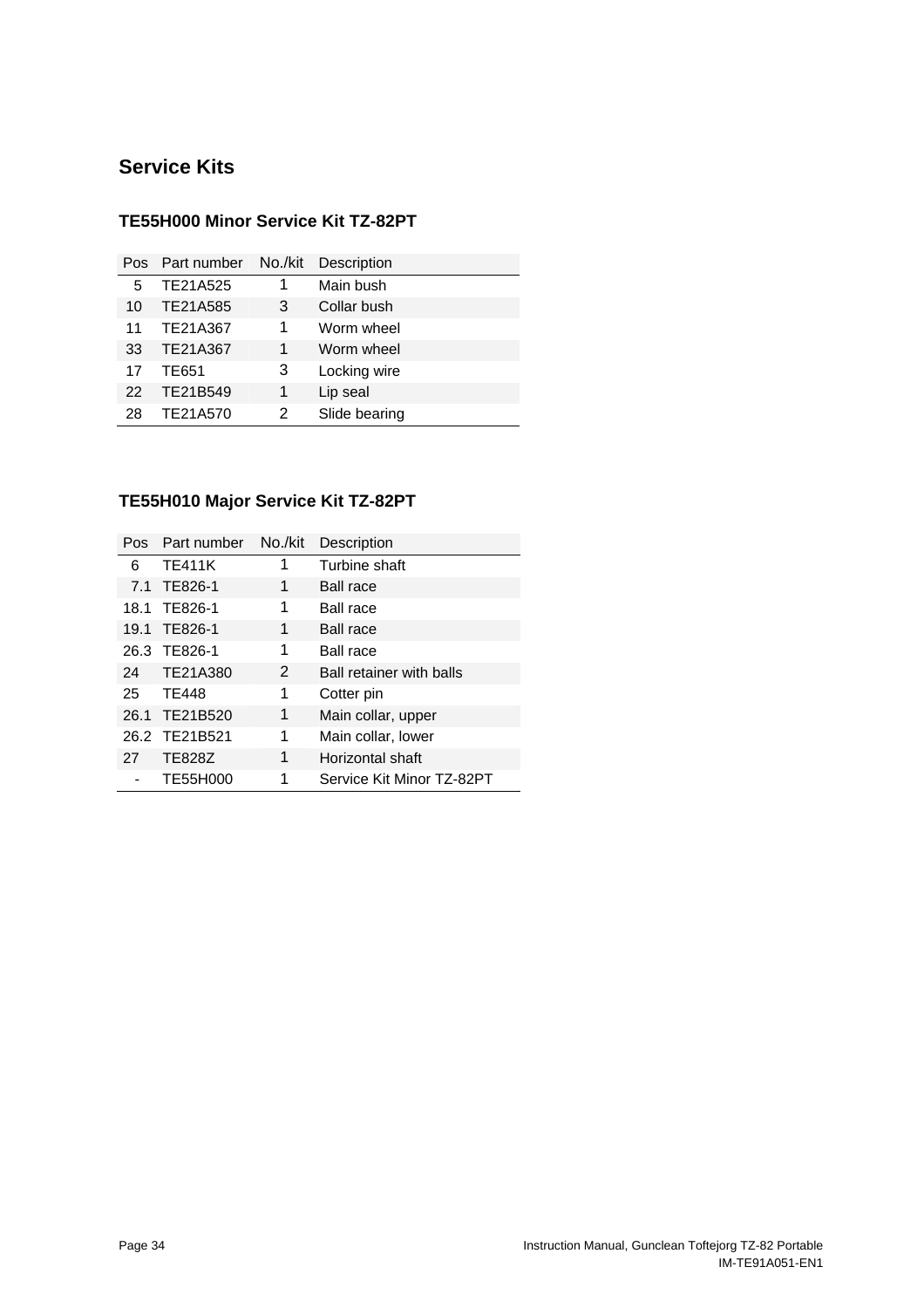## <span id="page-35-0"></span>**How to order spare parts and claim procedure**

#### **How to Order Spare Parts**

On the Cross Sectional Drawing as well as on all instruction drawings, the individual parts have a position number, which is the same on all drawings. From the position number the part is easily identified in the Reference List of Parts, page [32](#page-32-1).

Individual parts should always be ordered from the Reference List of Parts, page [32.](#page-32-1) Ref. number and Description should be clearly stated.

Please also quote the type of machine and serial number. This will help us to help you. The type and serial numbers are stamped on the body of the tank cleaning machine.

#### **Claim Procedure**

In case of failure that needs assistance from Alfa Laval Tank Equipment A/S, it is essential for our evaluation that the problem, as well as the working conditions of the machine are described as detailed as possible.

For description of the working conditions, fill in copy of Claim Report - Working Conditions, which you will find at the back of this manual.

# **How to contact Alfa Laval Tank Equipment A/S**

For further information please feel free to contact:

Alfa Laval Tank Equipment A/S Baldershoej 19 P.O. Box 1149 2635 Ishoej Denmark

Phone no.: +45 43 55 86 00 Fax no.: +45 43 55 86 01 www.alfalaval.com www.toftejorg.com

Contact details for all countries are continually updated on our websites.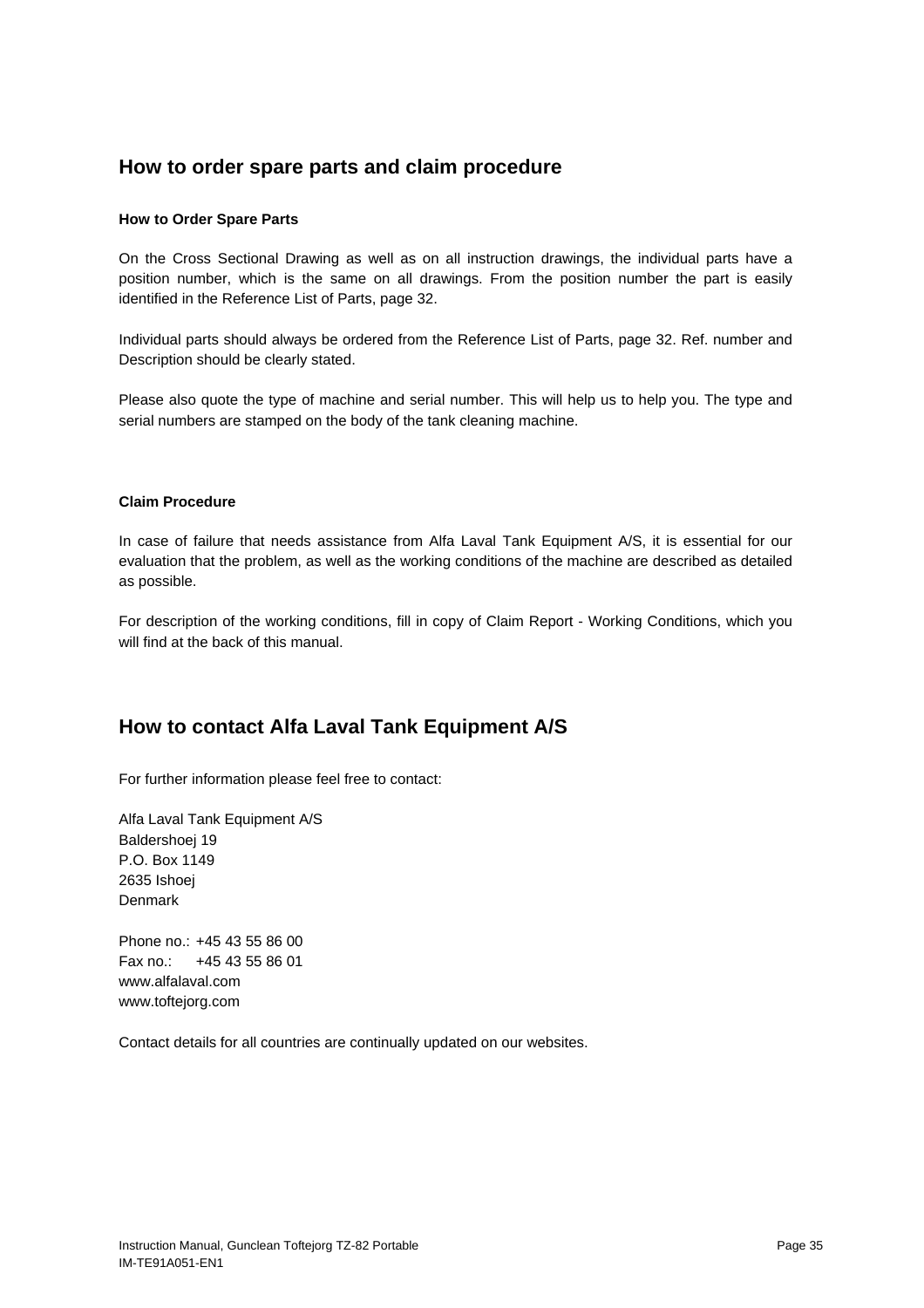# <span id="page-36-1"></span><span id="page-36-0"></span>**Service Card**

| Type of Machine | ÷ |                 |              |    |
|-----------------|---|-----------------|--------------|----|
| Serial No.      | ÷ |                 |              |    |
| Configuration   | ÷ | Nozzle diameter | ÷            | mm |
|                 |   | Impeller        | ٠<br>×       | %  |
|                 |   | Guide           | ٠<br>$\cdot$ | %  |

| Date | No. of Working<br>Hours | Maintenance Actions/<br>Exchanged Parts | Remarks | Sign. |
|------|-------------------------|-----------------------------------------|---------|-------|
|      | $\pmb{0}$               | Machine put into operation              |         |       |
|      |                         |                                         |         |       |
|      |                         |                                         |         |       |
|      |                         |                                         |         |       |
|      |                         |                                         |         |       |
|      |                         |                                         |         |       |
|      |                         |                                         |         |       |
|      |                         |                                         |         |       |
|      |                         |                                         |         |       |
|      |                         |                                         |         |       |
|      |                         |                                         |         |       |
|      |                         |                                         |         |       |
|      |                         |                                         |         |       |
|      |                         |                                         |         |       |
|      |                         |                                         |         |       |
|      |                         |                                         |         |       |
|      |                         |                                         |         |       |
|      |                         |                                         |         |       |
|      |                         |                                         |         |       |

V. 94.2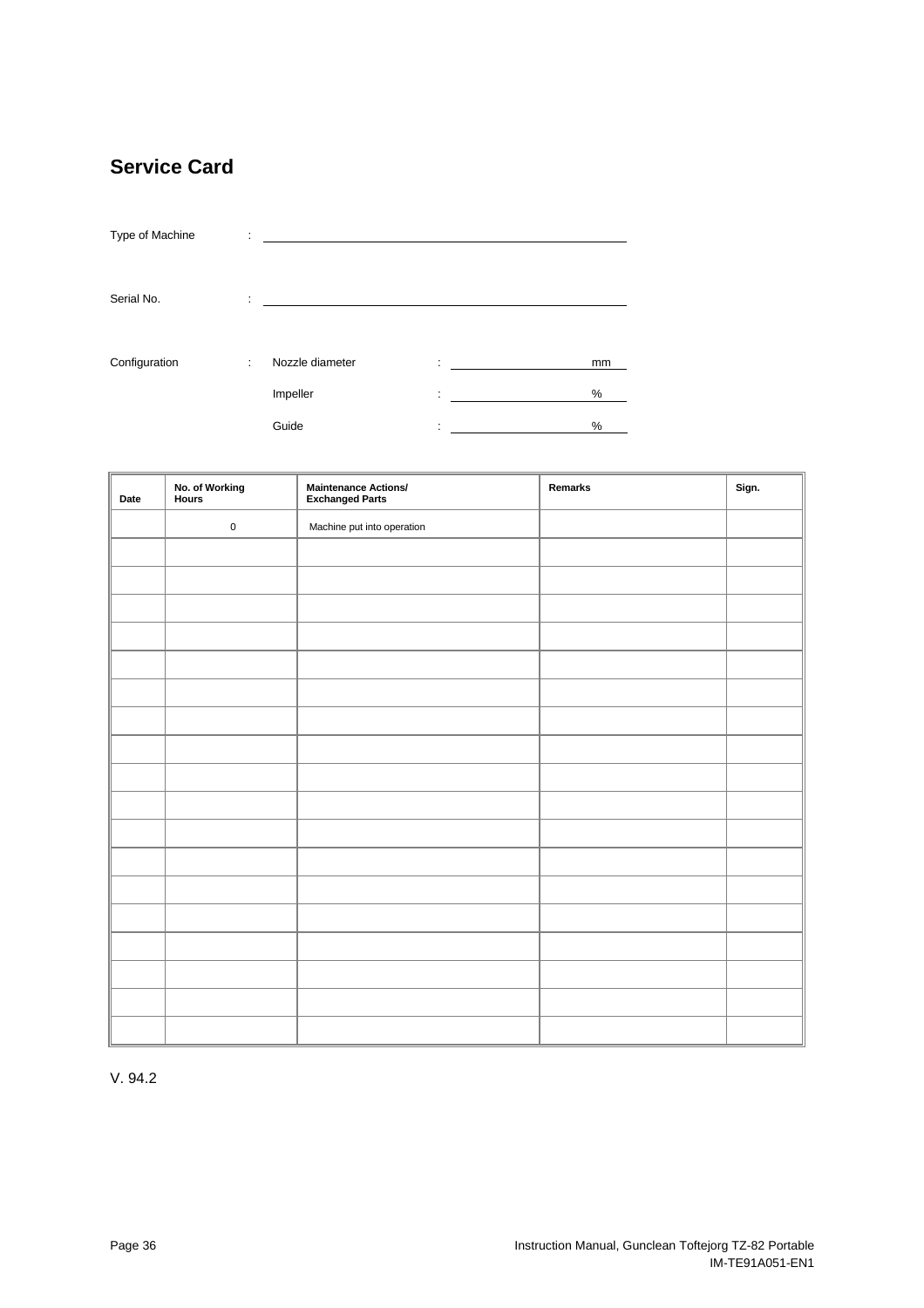# <span id="page-37-0"></span>**Claim Report Working Conditions**

**Page 1/2**

| <b>Ref. Claim Case</b>                                  |  |                |             |       |           |
|---------------------------------------------------------|--|----------------|-------------|-------|-----------|
|                                                         |  |                |             |       |           |
|                                                         |  |                |             |       |           |
|                                                         |  |                |             |       |           |
|                                                         |  |                |             |       |           |
| <b>Machine/Cleaner Type</b>                             |  |                | Serial No.: |       |           |
|                                                         |  |                |             |       |           |
| Configuration                                           |  |                |             |       |           |
| - Nozzles                                               |  | ΧØ             |             | mm    |           |
| - Turbine/Inlet Guide                                   |  | $\%$           |             |       |           |
|                                                         |  |                |             |       |           |
| <b>Working Conditions</b>                               |  |                |             |       |           |
|                                                         |  |                |             |       |           |
| Inlet pressure at machine/cleaner                       |  | $\blacksquare$ |             |       |           |
| Type of Valve in inlet line                             |  |                |             |       |           |
| Can hydraulic shock be disregarded:                     |  |                | $\Box$ Yes  |       | $\Box$ No |
| Inlet line flushed before installation of tank cleaner? |  |                | $\Box$ Yes  |       | $\Box$ No |
| Working hours before failure                            |  |                |             | hours |           |

## **Cleaning Programme**

| Cleaning media and conc. | Temperature | Time | Recirculation? |
|--------------------------|-------------|------|----------------|
|                          |             |      |                |
|                          |             |      |                |
|                          |             |      |                |
|                          |             |      |                |

| Is sterilising being used?                 | ٠.        | $\Box$ Yes                                                                                                                                                                                                                     | $\square$ No |
|--------------------------------------------|-----------|--------------------------------------------------------------------------------------------------------------------------------------------------------------------------------------------------------------------------------|--------------|
| Procedure (media/temp.)?                   | ٠         |                                                                                                                                                                                                                                |              |
| Is steam injection being used for heating? | $\bullet$ | $\Box$ Yes                                                                                                                                                                                                                     | $\Box$ No    |
|                                            |           | Time: The contract of the contract of the contract of the contract of the contract of the contract of the contract of the contract of the contract of the contract of the contract of the contract of the contract of the cont |              |
|                                            |           |                                                                                                                                                                                                                                |              |
| V.98.1                                     |           |                                                                                                                                                                                                                                |              |